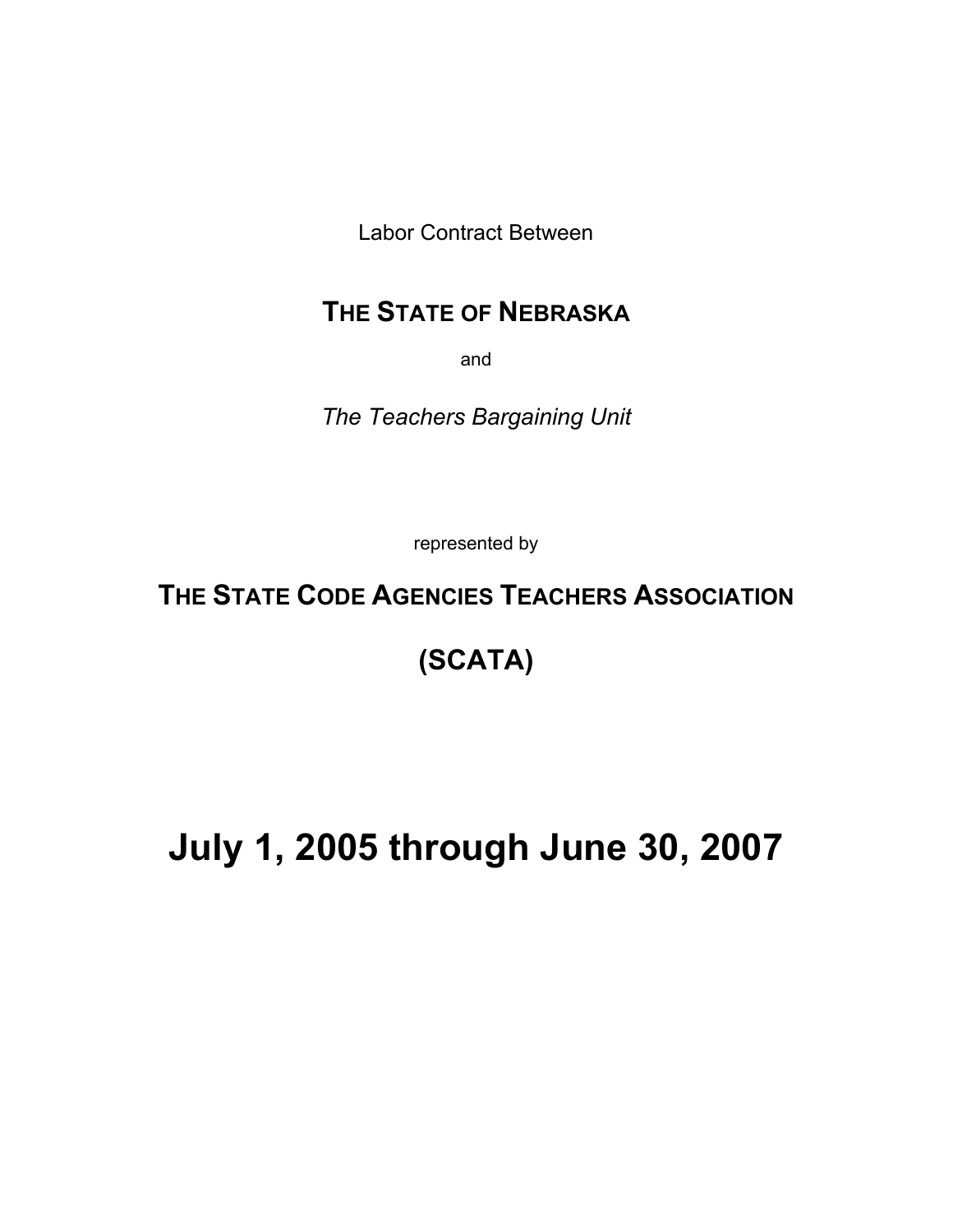## *TABLE OF CONTENTS*

|  | $\overline{2}$  |
|--|-----------------|
|  | $\overline{2}$  |
|  | 2               |
|  | 3               |
|  | $\overline{4}$  |
|  | 5               |
|  | $7\overline{ }$ |
|  | 9               |
|  | 13              |
|  | 14              |
|  | 15              |
|  | 16              |
|  | 18              |
|  | 19              |
|  | 20              |
|  |                 |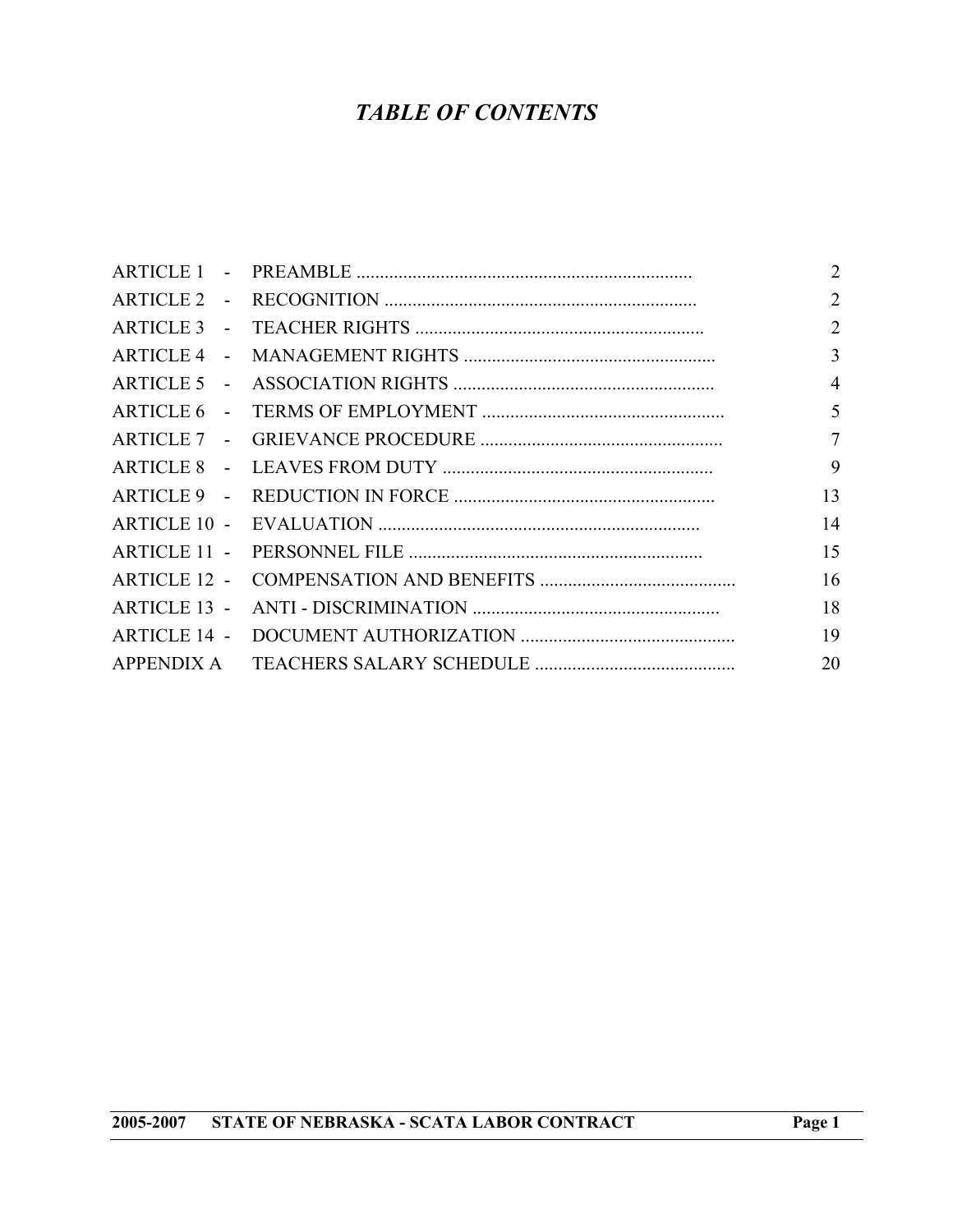#### **ARTICLE 1 - PREAMBLE**

- <span id="page-2-0"></span>1.1 This AGREEMENT is made and entered at Lincoln, Nebraska, by and between the State of Nebraska (hereinafter referred to as the Employer) and the State Code Agency Teachers' Association (hereinafter referred to as the Association).
- 1.2 This agreement shall constitute the full and complete commitments between the parties and may be altered only through the mutual consent of the parties in written and signed amendments to this agreement. The parties will receive copies of any changes made pursuant to this provision.
- 1.3 This agreement shall supersede any rules, regulations, or practices of the Employer including merit raises which shall be contrary to or inconsistent with the terms of this agreement. The provisions of this agreement shall be incorporated into and be considered part of the established policies of each facility.
- 1.4 If any provision of this agreement or any application of this agreement to any teacher or group of teachers shall be found contrary to law or applicable regulation, then such provision or application shall not be deemed valid and subsisting except to the extent permitted by law, but all other provisions or applications of this agreement shall continue in full force and effect.

#### **ARTICLE 2 - RECOGNITION**

- 2.1 The State of Nebraska (herein referred to as the Employer) recognizes the State Code Agency Teachers Association (hereinafter referred to as the Association) as the exclusive and sole collective bargaining agent for all teachers other than temporary in agencies defined by CIR Order 691 in 1987.
- 2.2 Teachers shall mean all employees other than temporary who are occupying positions which require a teaching certificate.

#### **ARTICLE 3 - TEACHER RIGHTS**

- 3.1 Nothing contained in this agreement shall be construed to deny any teacher, employed by a particular state agency, those rights provided under applicable Nebraska or Federal law. Rights granted to teachers herein shall be deemed to be in addition to those provided above unless said rights are legally modified or amended by this agreement.
- 3.2 No permanent teacher will be disciplined, reprimanded, have compensation reduced or withheld or be deprived of any professional advantage without just cause. Any suspension of a teacher, pending investigation and disposition of the case, shall be with pay. Such action shall be subject to the grievance procedure herein set forth, and said action may be upheld, modified or reversed (including back pay provisions as required) as a result of said grievance.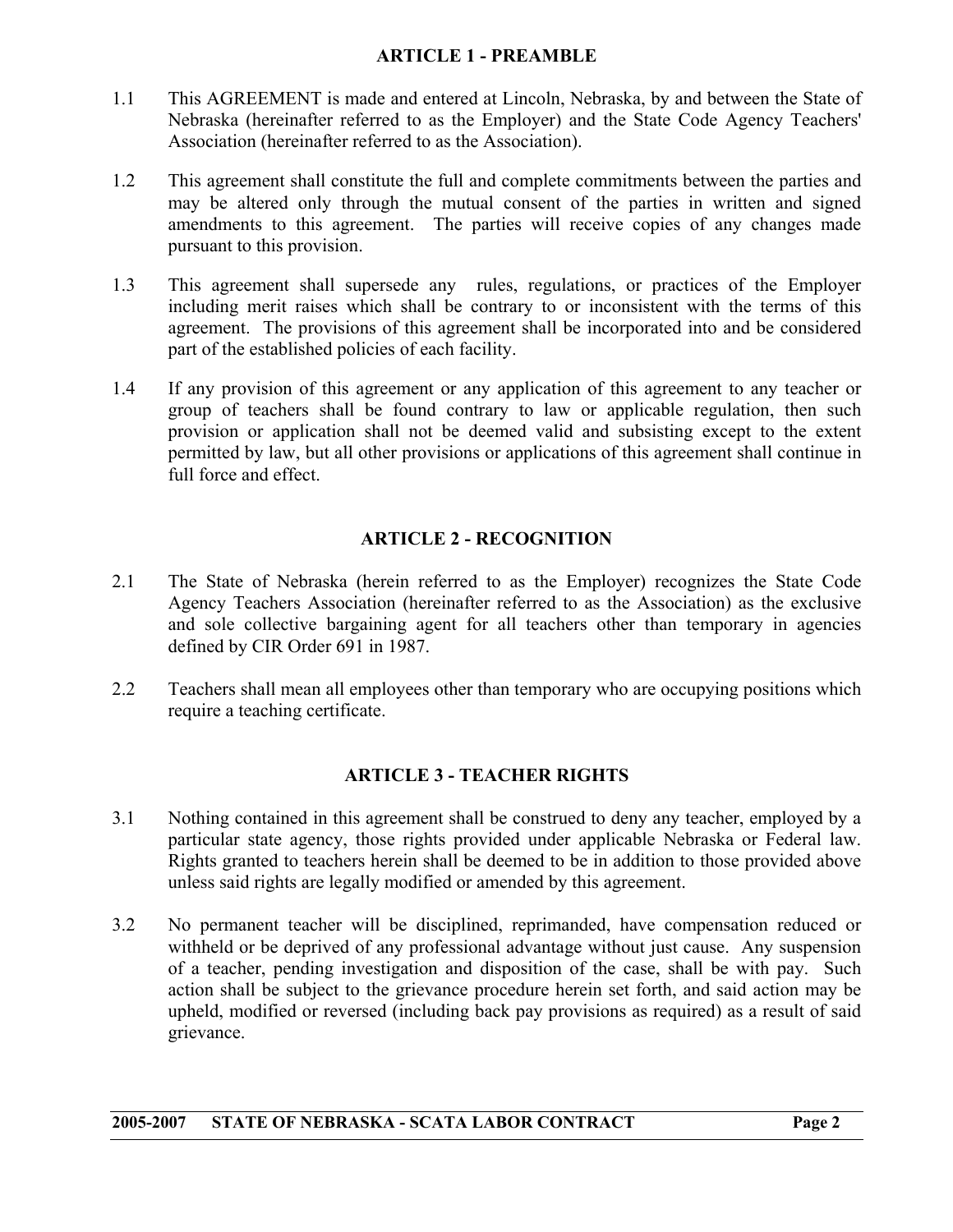<span id="page-3-0"></span>3.3 Neither the Employer or its agents nor the Association or its agents will discriminate against any teacher with respect to terms and conditions of employment by reason of their membership in the Association and its affiliates, their participation in collective bargaining, or the institution of a grievance under the terms of this agreement.

#### **ARTICLE 4 - MANAGEMENT RIGHTS**

- 4.1 It is understood and agreed that the Employer possesses the right to operate and direct the employees of the State and its various agencies to the extent that such rights do not violate its legal authority, and to the extent such rights are not modified by this Contract. These rights include, but are not limited to:
- 4.1.1 The right to determine, effectuate and implement the State's budget, mission, goals, and objectives.
- 4.1.2 The right to manage and supervise all operations and functions of the State.
- 4.1.3 The right to establish, allocate, schedule, assign, modify, change and discontinue Agency operations, work shifts, and working hours.
- 4.1.4 The right to establish, allocate, assign, or modify an employee's duties and responsibilities. Management agrees to give employees a minimum of five (5) days notice of changes except in emergency situations.
- 4.1.5 The right to hire, train, assign, and retain employees; suspend, discharge or take other disciplinary action against employees for just cause; and to relieve employees from duties due to lack of work or funds, or the employee's inability to physically perform his/her assigned duties after the Employer has attempted to accommodate the employee's disability.
- 4.1.6 The right to increase, reduce, change, modify and alter the composition and size of the work force.
- 4.1.7 The right to determine, and implement policies for the selection, training, and assignment of employees.
- 4.1.8 The right to create, establish, change, modify and discontinue any State function, operation or division.
- 4.1.9 The right to establish, implement, modify and change financial policies, accounting procedures, contract for goods and/or services, public relations and procedures and policies for the safety, health and protection of property, personnel or client interests.
- 4.1.10 The right to adopt, modify, change, enforce, or discontinue any existing rules, regulations, procedures or policies.
- 4.1.11 The right to determine and enforce employee performance standards.
- 4.1.12 The right to introduce new or improved methods, equipment, technology or facilities.

#### **2005-2007 STATE OF NEBRASKA - SCATA LABOR CONTRACT Page 3**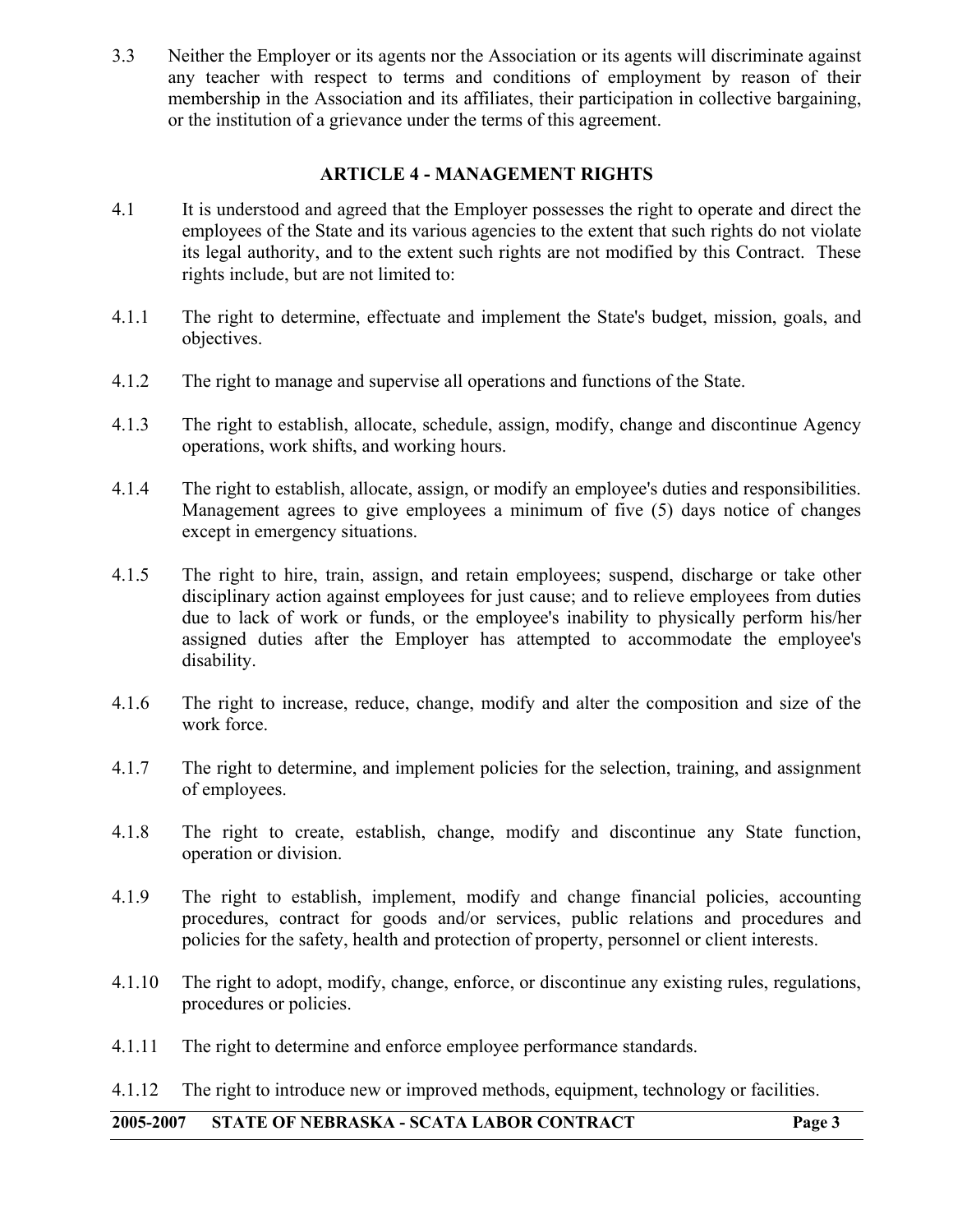#### **ARTICLE 5 - ASSOCIATION RIGHTS**

- <span id="page-4-0"></span>5.1 Upon receipt of a voluntary written individual authorization order from any of its employees covered by this Contract on forms provided by the Association, the Employer will deduct from the pay due such employee those dues required as the employee's membership in the Association.
- 5.2 Such order shall be effective only as to membership dues becoming due after the delivery of such authorization to the payroll office of the employing unit. Deductions shall be made only when the employee has sufficient earnings to cover the deductions for social security, federal taxes, state taxes, retirement, health insurance, and life insurance. Deductions shall be in such exact amount to be withheld and shall begin within the next payroll cycle.
- 5.3 Such dues deductions shall be terminable after written notice to the Employer and the Association. The Employer shall terminate the payroll dues deduction within the next payroll cycle.
- 5.4 Representatives of the Association and its affiliates may, upon approval of their immediate supervisor, be allowed to conduct Association business on school property during non-work time, providing that such business does not cause interruption of the school program or other programs. The Association may be allowed the use of the school buildings for meetings. Such use shall not be unreasonably denied.
- 5.5 Reasonable space will be made available to the Association on existing bulletin boards customarily used for the posting of general personnel or employment information to the members of the unit.
- 5.6 Material to be placed on the bulletin boards shall be limited to notices of the Association's recreational, educational and social affairs; Association correspondence and documents, whose content is not libelous, editorial or interfering in nature with institutional policy and procedure, notices of Association elections, appointments and results of Association elections and notices of Association meetings.
- 5.7 All notices other than those listed above shall be presented to the Facility Head or his/her designated representative for approval. Such notices, if approved, shall indicate both posting and removal dates. The Association will be responsible for posting and removal of all Association notices.
- 5.8 The Association shall be allowed reasonable use of school equipment, providing the Association furnishes expendable supplies consumed during such use, and that such use does not cause undue interruption of the school program.
- 5.9 The Association shall be allowed to make reasonable use of the school's communication system provided such use does not cause undue interruption of the school program.
- 5.10 SCATA shall have paid leave for the purpose of allowing members to attend bargaining and bargaining caucus.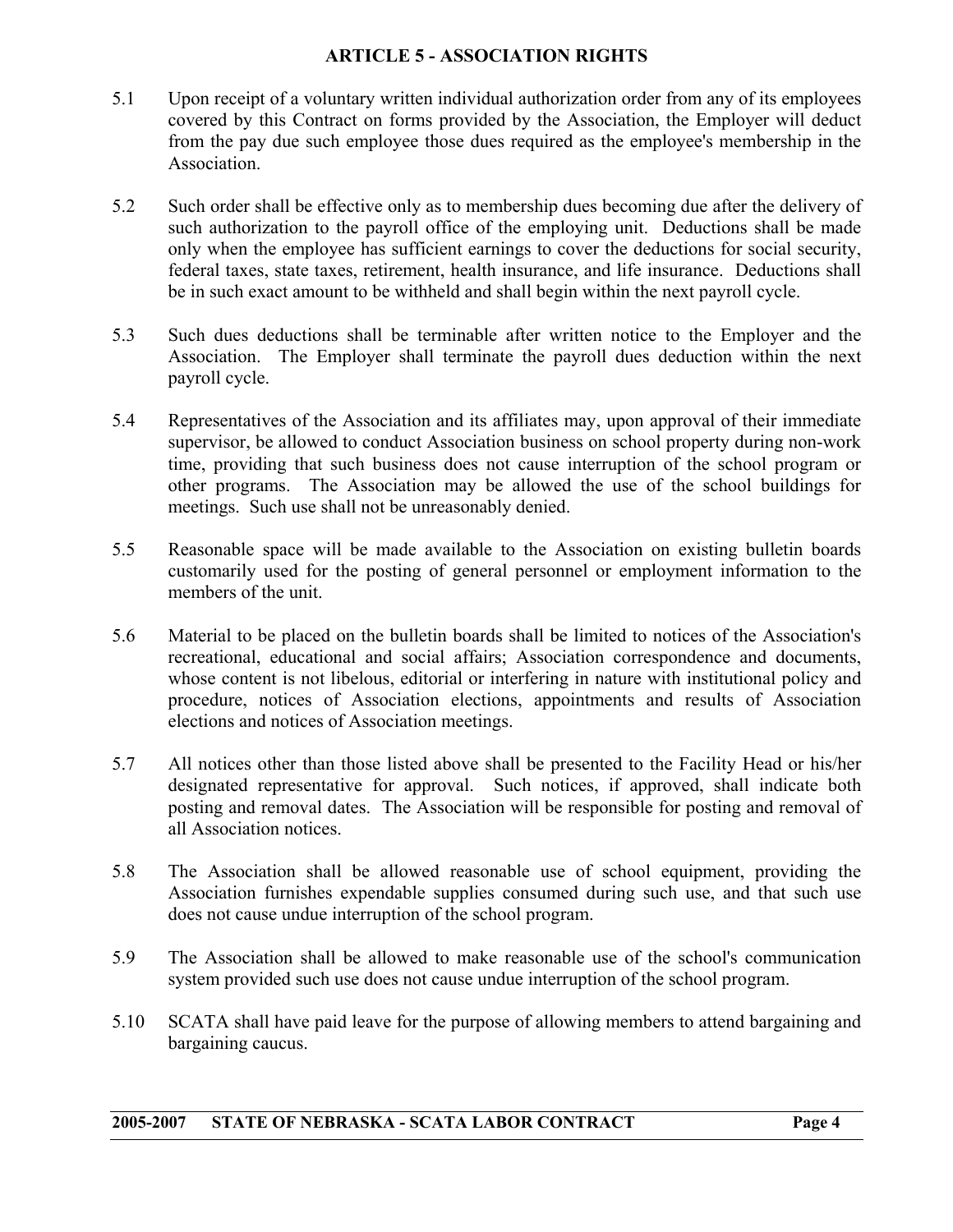#### **ARTICLE 6 - TERMS OF EMPLOYMENT**

- <span id="page-5-0"></span>6.1 The term of this contract shall be July 1, 2005 through June 30, 2007.
- 6.2 Teachers are responsible to the facility for eight work hours each day between the hours of 7:30 a.m. and 5:00 p.m., except at NCCW where teachers are responsible for eight work hours each day between the hours of 8:00 a.m. and 9:00 p.m. Teachers shall be required to be at the facility for a minimum of seven and one-half hours per day, except at BSDC, LRC, and NCCW, where teachers shall be responsible for being present at the facility for eight work hours each day.
	- 6.2.1 For bargaining unit teachers, any time that Management requires the teacher to work outside of the 7:30 a.m. - 5:00 p.m. workday, or scheduled workday for LRC, NCCW, or BSDC teachers, or any time worked on non-contract days will be compensated in time off at the rate of one hour for each hour worked.
	- 6.2.2 Use of compensatory time will be at the time requested by the teacher subject to the approval of the teacher's immediate supervisor. Requests shall not be unreasonably denied.
	- 6.2.3 Teachers required to be on-call, shall be compensated at the rate of \$1.25 per hour for each hour spent in such on-call status.
	- 6.2.4 At YRTC Kearney, prior to an increase being made in the time teachers are in contact with students in the classroom, a labor-management committee, consisting of three Union representatives and three Employer representatives, will be convened. The labor-management committee, after discussing the issues involved, will make a recommendation to the Department of Health and Human Services, concerning the increase in classroom student contact time. The Department of Health and Human Services shall give the recommendation serious consideration, in making a decision, but shall not be required to implement the recommendation.
- 6.3 Each teacher shall be provided a minimum 30 minute, duty free lunch period, and at NCCW, the evening meal period shall be available between 5:00 p.m. and 6:30 p.m.
- 6.4 The normal workweek for bargaining unit teachers shall be 5 days, Monday through Friday.
- 6.5 The annual employment period shall be 188 days for teachers employed at YRTC-Kearney; 185 days for teachers employed at YRTC-Geneva; 188 days for teachers employed at LRC; 224 days for teachers employed at BSDC; and 222 days for teachers employed at NCCW. Within the above contract days at YRTC-Kearney, YRTC-Geneva, BSDC, and LRC shall be at least six non-student contact days per year with at least one-half day at the end of each grading period with no mandatory training during these one-half days, as part of the school calendar.
- 6.6 Teachers employed beyond the basic 185 day annual employment period shall receive salary and leaves as defined elsewhere in this agreement on a pro rata basis. All prorated leaves shall be rounded to the nearest day.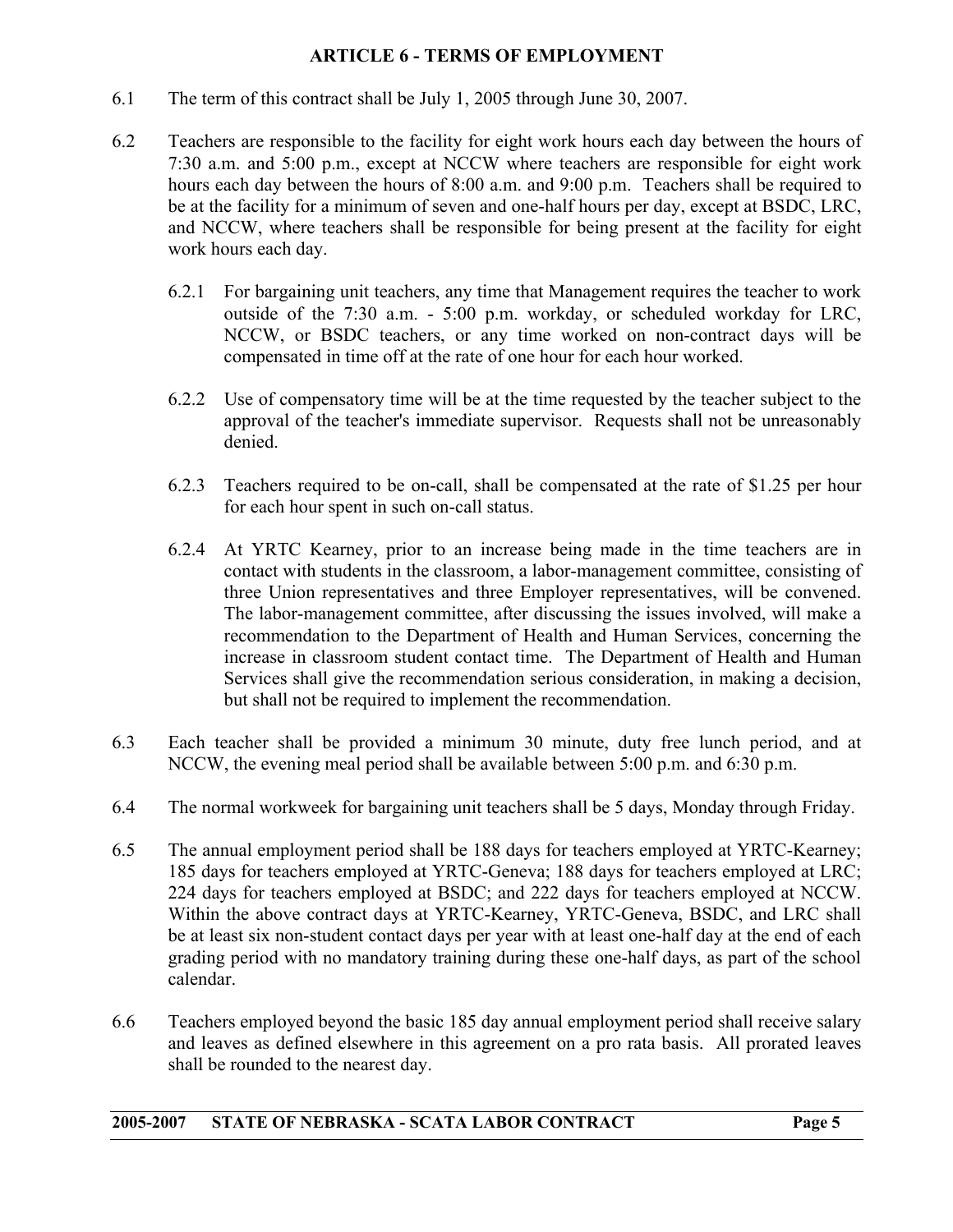- 6.7 Optional extended employment to teach in the summer programs may be offered to teachers employed for the regular school year. Bargaining unit teachers shall be notified of Management's decision concerning extended summer employment by March 1st of each year. Those bargaining unit teachers not offered summer employment shall be provided the opportunity, upon request, for consultation with the appropriate administrator. Such consultation shall include justification for Management's decision. Such decisions shall not be based on Management's ability to hire non-bargaining unit teachers at a lesser rate.
- 6.8 All bargaining unit classroom teachers shall be provided a minimum of one (1) continuous instructional period per day without students for the purpose of planning and preparation. Teachers shall not be required to attend mandatory training during this planning period, more than once per month.
- 6.9 The Employer acknowledges that a teacher's primary responsibility is to teach.
- 6.10 Each teacher agrees to be governed by the policies of the Employer and that the teaching duties to be performed under this contract shall be subject to assignment by their immediate supervisor. Such duties shall not preclude the occasional assignment of nonteaching related duties which involve supervising youth.
- 6.11 Termination of teachers for just cause will be in accordance with the provisions of applicable State law. Evaluations used to justify termination for just cause shall be only those conducted by individuals who hold the appropriate administrative and supervisory certificate issued by the State.
- 6.12 At least 90 calendar days before the end of the individual contract period, each teacher shall be notified in writing that the Employer is considering nonrenewal of their contract, or provided a letter of intent to continue employment. Any teacher offered a letter of intent to continue employment shall respond within 15 working days of receipt of the letter. Failure to respond within the specified fifteen workdays shall constitute rejection of the renewal offer.
- 6.13 Termination of a teacher's contract for any reason shall result in that amount of compensation being paid which bears the same ratio to the annual salary herein specified as the number of days worked bears to the annual employment period.
- 6.14 Deductions from pay for absences from work for which no paid leave is provided shall be at the rate of one divided by the number of school calendar days of the annual salary per each day of such absence.
- 6.15 There shall be no penalty for release or resignation by said teacher from their individual contract, providing that said resignation shall not become effective until the close of the contract period unless an earlier release is accepted by the Employer. Resignations for the subsequent contract year shall be accepted up to six weeks prior to the beginning of the new school year and may be accepted by the Employer after May  $15<sup>th</sup>$  at the Employer's discretion.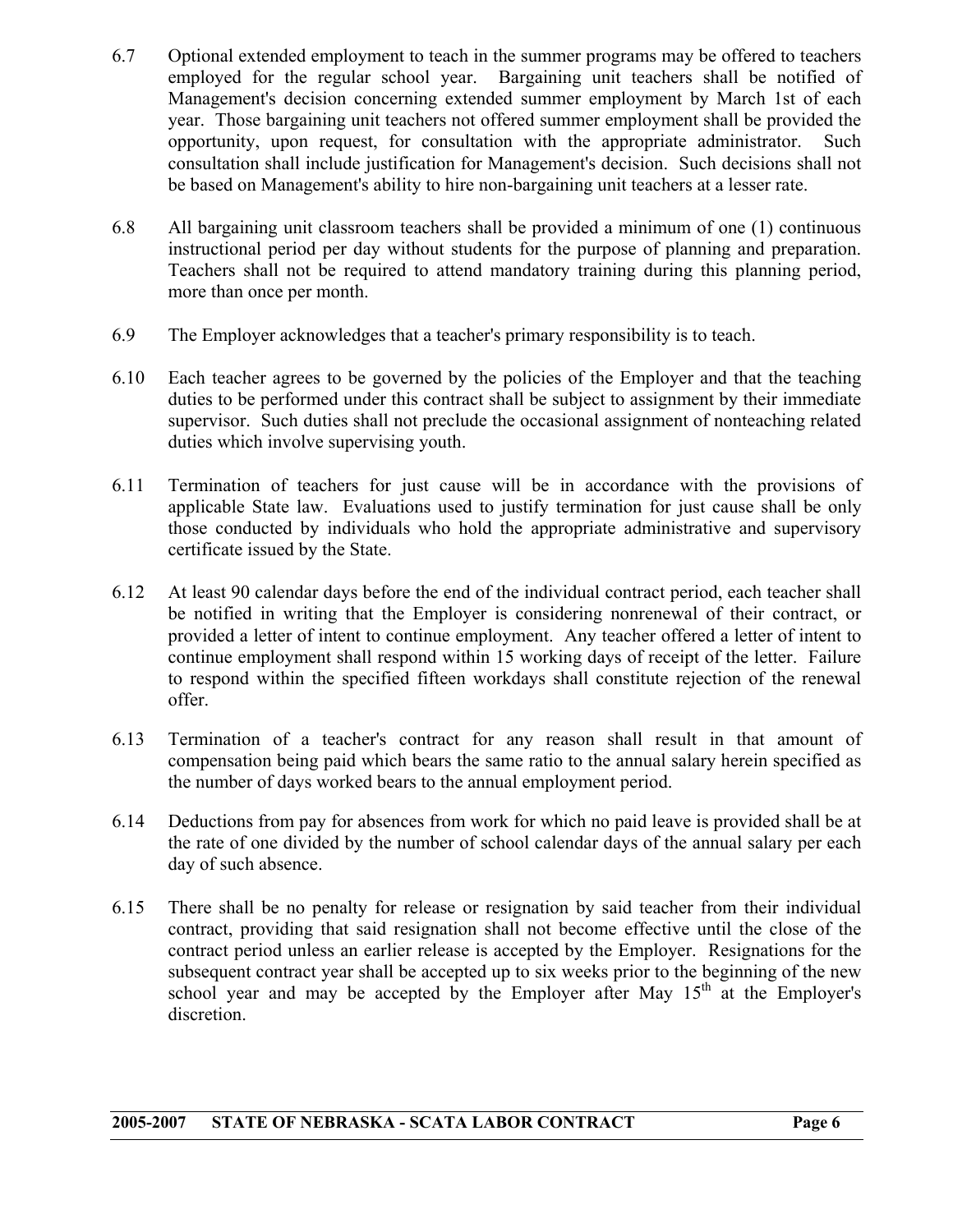- <span id="page-7-0"></span>6.16 The Employer may require a teacher to take a physical examination, tests or other proofs of physical and/or mental fitness when the Employer has reasonable cause to believe that such examinations and/or tests are necessary to determine physical or mental incapacity. The Employer reserves the right to develop and implement alcohol and drug testing programs. The Employer shall schedule and pay for all such required examinations and/or tests. The results of said examinations and/or tests will not be released to any outside agencies or persons without permission of the employee unless required by law or licensure.
- 6.17 The Association and Employer recognize the unique characteristics of the clientele served and in the interest of the student's needs, the Employer shall make a good faith effort to hold academic classes to a practical and effective size.
- 6.18 A good faith effort will be made to secure a regular substitute before a regular teacher is asked to serve as a substitute. Aides shall not be assigned teaching duties as per applicable state law and regulations.
- 6.19 Teachers may use the school facilities during nonscheduled work hours for such teaching/job related purposes which may include grading papers, preparing tests, setting up audiovisual equipment, use of computer, recreational activities (as allowed other staff), etc. Such use of school facilities is not computed as compensable time.
- 6.20 **Part-Time Employees.** Teachers who are employed on a permanent basis at any percentage less than 100% will be paid and accrue all eligible benefits and conditions of employment as set forth in this agreement prorated to equal their employment percentage.

### **ARTICLE 7 - GRIEVANCE PROCEDURE**

- 7.1 **General Purpose.** Teachers may file a grievance when they believe that there has been a misinterpretation or misapplication of the terms of this agreement. The underlying principle of this grievance procedure is to ensure fair and equitable treatment to bargaining unit employees.
- 7.2 Definition of Grievance: Any written claim or claims by a bargaining unit teacher or group of teachers that there has been a violation, misinterpretation, or misapplication of the terms of this agreement. The grievance must be signed by all aggrieving teachers.
- 7.3 Definition of Grievant: Bargaining unit teacher or group of teachers making the claim as described in the definition of grievance.
- 7.4 Bargaining unit employees will follow all written and oral directives and perform all assigned duties. Compliance with such directives will not in any way prejudice their right to file a grievance within the time limits contained herein, nor shall it affect the ultimate resolution of the grievance.
- 7.5 The parties agree to use every reasonable means at their disposal to assure every employee the unobstructed use of this grievance procedure without fear of reprisal or prejudice to their employment status.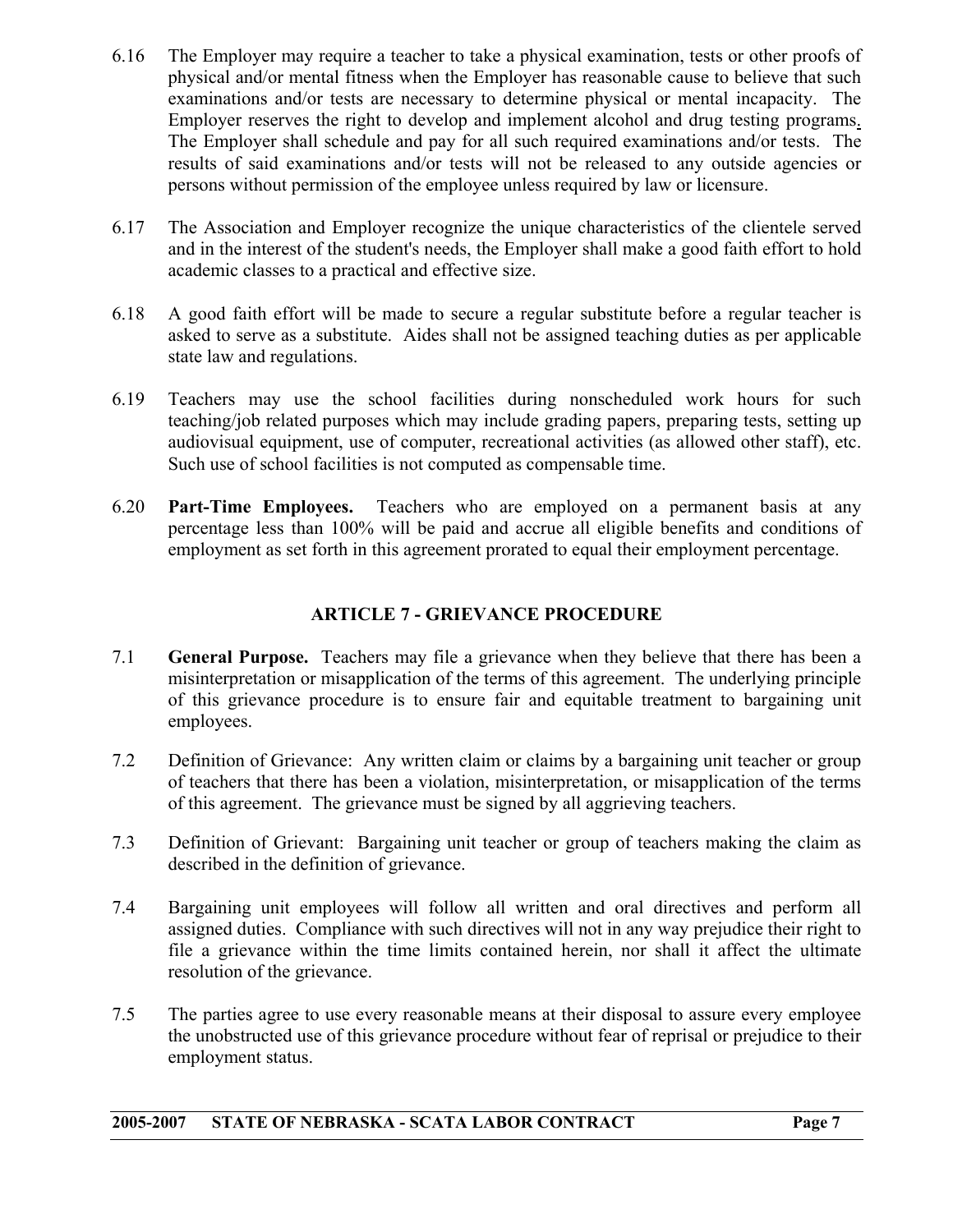- 7.6 The number of days indicated at each level shall be considered as a maximum, and every reasonable effort shall be made to expedite the grievance. The time limit specified may, however, be extended by mutual written agreement of the grievant and the Employer.
- 7.7 The failure of the grievant to proceed to the first or subsequent steps of this grievance procedure within the time limits specified shall indicate that the grievant has elected not to file a grievance or has accepted the response previously rendered, and shall constitute a waiver of any future appeal. The failure of the Employer to respond to the grievance within the time limits specified shall permit the grievant to proceed to the next level of the grievance procedure.
- 7.8 All communications concerning the grievance, after being formally submitted shall be in writing. All documents, communications, and records dealing with the processing of a grievance shall be confidential, and shall be filed separately from the personnel files of the participants, unless said material is ordinarily the content of the personnel file.
- 7.9 No settlement shall be made in any grievance which is in conflict with the provisions of this agreement.
- 7.10 All meetings under this Article shall be conducted in private. All hearings conducted pursuant to this Article shall be open to the public unless the hearing authority rules otherwise after a showing of adequate cause.
- 7.11 A grievant may have a representative present at all levels of the grievance procedure.
- 7.12 The grievant may withdraw their grievance at any level of the procedure.
- 7.13 Level One: All grievances must be initiated within fifteen (15) work days of the occurrence, or the date when the employee first became aware of the occurrence. The grievant shall reduce the grievance to writing on the approved form and give or send the original to the decision maker. The decision maker shall provide a written response to the grievance within five (5) work days after receipt of the grievance. Failure of the decision maker to respond within five (5) work days shall cause the grievant to proceed to level two of this procedure. Before the decision maker returns the answer to the grievance at the first step to the employee, he/she shall have the response reviewed by the Chief Executive Officer/Designee of the facility.
- 7.14 Level Two: If a satisfactory resolution of the grievance is not reached in Level One the grievant may file the grievance with the Agency Director within ten (10) work days of receipt of the response at Level One. The Agency Director/Designee shall hold an informal investigatory meeting within ten (10) work days of receipt of the grievance. The meeting shall include all interested parties and be for the purpose of reviewing the grievance. The Agency Director shall issue a written response to the grievance within ten (10) work days of such meeting.
- 7.15 Level Three: If a satisfactory resolution of the grievance is not reached at Level Two the grievant may file the grievance in writing with the State Personnel Board within ten (10) work days of receipt of the written response at Level Two. The State Personnel Board shall conduct a grievance hearing and shall issue a written response to the grievance. Such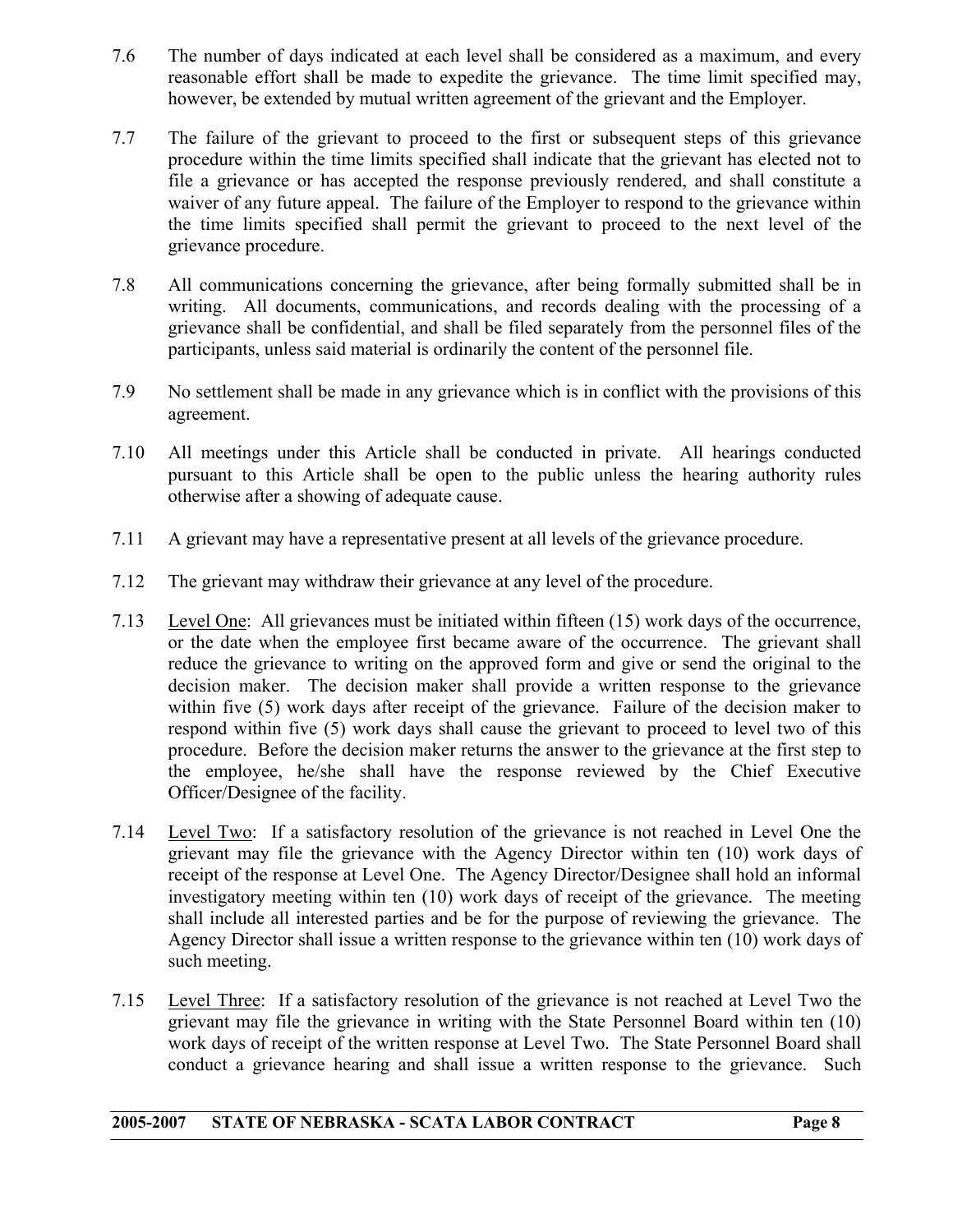<span id="page-9-0"></span>written response shall be the final administrative decision unless the aggrieved party wishes to seek court action.

#### **ARTICLE 8 - LEAVES FROM DUTY**

- 8.1 Teachers shall be eligible for eleven (11) days of paid sick leave per year, cumulative to 180 days. Earned sick leave that has been accumulated by presently employed teachers prior to the date of this agreement shall be retained by that teacher provided that the accumulation shall not exceed 180 days.
- 8.2 Teachers separating their employment and who are eligible for retirement through a State sponsored retirement system or upon death, will receive one-fourth of the accumulated unused sick leave, up to a maximum of 45 days pay (one-fourth of 180 days).
- 8.3 Teachers are entitled to use sick leave under the following situations:
	- a. When unable to perform duties because of sickness, injury, or disability.
	- b. When undergoing medical, surgical, dental, and optical examinations or treatments, which the employee is unable to schedule during other than work hours.
	- c. When presence at work would jeopardize the health of others by exposing them to a contagious disease.
	- d. When the illness, injury, or disability of an immediate family member demands the employee's presence. Immediate family in this case means spouse, children, siblings, or parents and others bearing the same relationship to the teacher's spouse. At the Agency Head and/or his/her Designee's discretion, the definition of immediate family may be expanded to include other individuals with a similar personal relationship to the employee as that of an immediate family member.
- 8.4 Sick leave shall be taken in at least half-hour increments.
- 8.5 Teachers shall notify their immediate supervisor in advance when planning to use sick leave for dental appointments, physical exams, etc. In case of sickness, injury, emergency or any other absence which cannot be approved in advance, the teachers shall advise the immediate supervisor of the circumstances as early as possible.
- 8.6 When a sick leave absence exceeds three (3) consecutive days or when abuse is suspected, employees may be required to submit a substantiating medical certificate.
- 8.7 Teachers who terminate and return to state employment within one (1) year shall retain all accrued sick leave earned prior to termination.
- 8.8 A teacher who is receiving Worker's Compensation for an injury or occupational disease shall have the option of electing to use accumulated unused sick leave to supplement Worker's Compensation up to but not to exceed the regular rate of pay. Teachers electing this option shall earn and be charged sick leave in proportion to the amount of money paid by the State. After all such sick leave has been used, the teacher shall be entitled to compensation authorized by Worker's Compensation.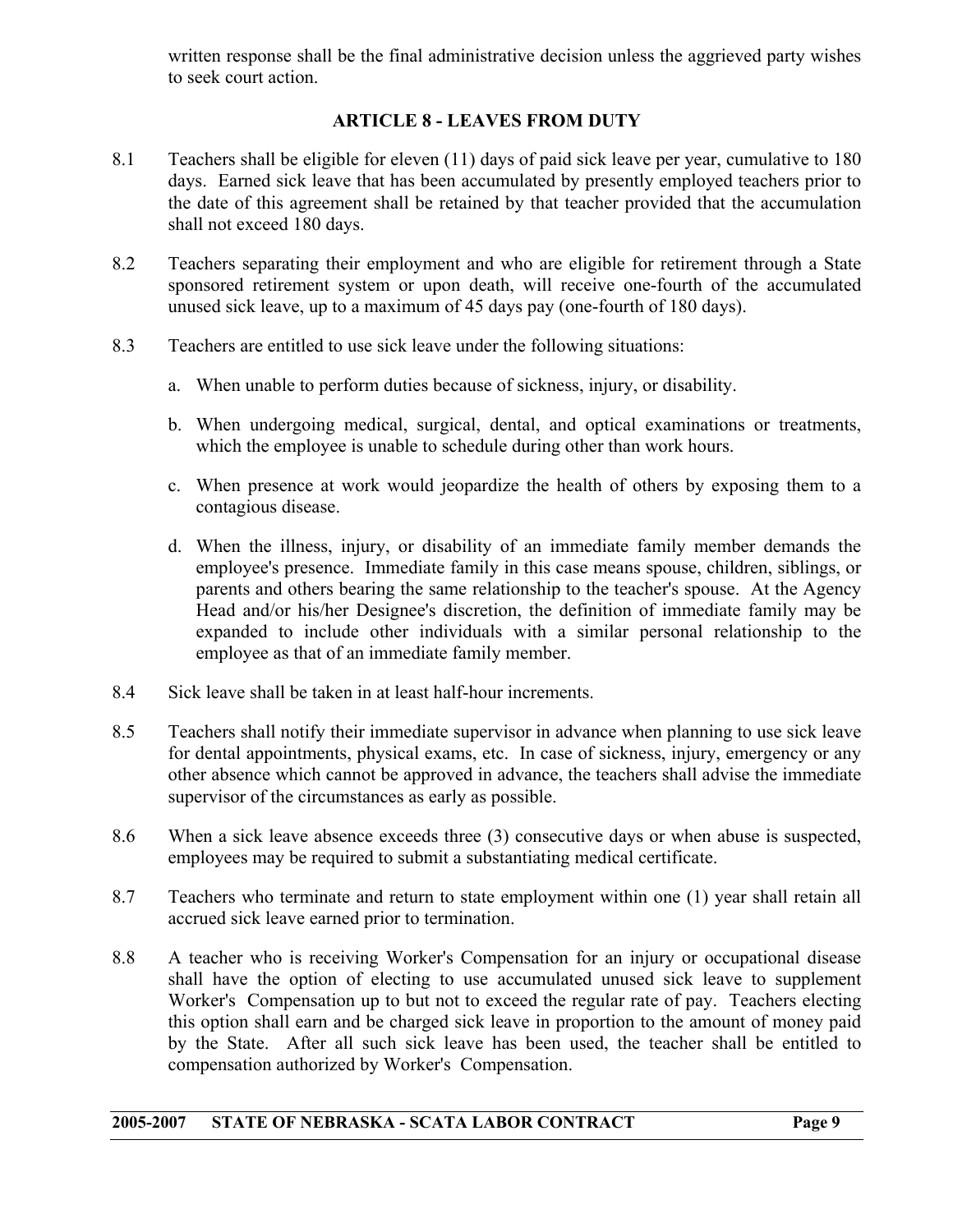- 8.9 In the event that a teacher is subject to an altercation involving physical restraint while within the scope of their employment with the State, the teacher should take the following action:
	- a. The teacher should notify their immediate supervisor or their designee, who will in turn notify the appropriate authorities.
	- b. Reporting of the assault will be in writing on the proper form.
	- c. The Employer as may be appropriate will provide legal advice to the teacher concerning their rights and obligations with respect to such assault and shall render all reasonable assistance to the teacher in connection with handling of the incident by law enforcement and judicial officials.
	- d. The teacher shall suffer no loss of wages, leaves, or benefits when involved in school related legal proceedings.
	- e. The Employer acknowledges that safety is of prime importance and will take reasonable measures necessary to provide a safe work environment.
- 8.10 Up to five (5) days paid funeral leave may be granted for each death in the immediate family. Immediate family is defined as spouse, children, parents, grandparents, grandchildren, brothers, sisters, or persons bearing the same relationship to the spouse. At the Agency Head and/or his/her Designee's discretion, the definition of immediate family may be expanded to include other individuals with a similar personal relationship to the employee as that of an immediate family member.
	- 8.10.1 For funerals of persons not in the immediate family the employee may use accrued sick leave as arranged with the appropriate administrator.
- 8.11 **Civil Leave.** Teachers are eligible for paid civil leave in the following situations:
	- a. Being called as a juror or being appointed as a clerk or judge on an election or counting board. Fees paid as the result of such duty shall be retained by the teacher in addition to the paid civil leave. Employees will return to work when not actually serving as a juror on a daily basis.
	- b. Being called to perform emergency civilian duty in connection with a natural disaster such as a flood or tornado or in connection with national defense. This shall not be considered the same as leave for military duty in connection with national defense or national disaster.
	- c. Being subpoenaed to appear in court on behalf of the State. In addition to the paid civil leave the teacher shall receive pay for travel and subsistence. Witness fees paid to the teacher shall be returned to the State. A teacher required to appear in court on a personal matter shall be granted leave without pay.
	- d. Voting Time: All employees shall be given up to two hours for the purpose of voting provided the employee does not have sufficient time before or after regular duty hours to vote. The two hours authorized for voting does not apply to those employees who by reasons of their employment must vote by use of an absentee ballot.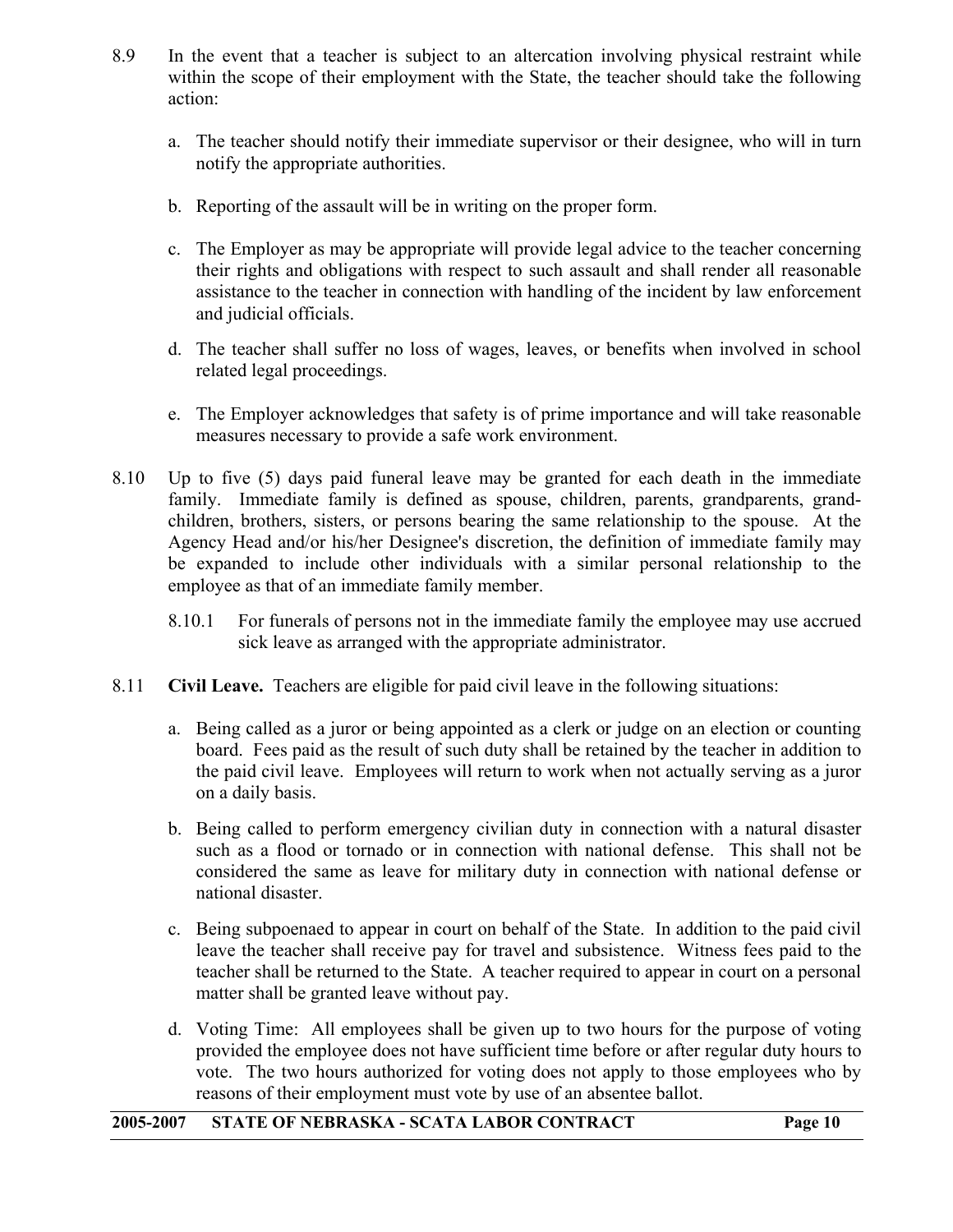- e. Blood Donations: With prior supervisory approval of absence from work, employees will be allowed up to one hour of paid time while donating blood at Employer sanctioned Community Blood Bank collections. With prior supervisory approval of absence from work, employees will be allowed to flex work schedules while responding to Community Blood Bank emergency appeals in life threatening circumstances. Replenishment of low blood supplies is not considered to be a life threatening circumstance.
- 8.12 **Professional Leave.** A minimum of two (2) days per each contract year, of paid professional leave shall be granted each teacher for attendance at meetings, conferences, or activities which are directly related to the teacher's academic responsibilities and shall not be cumulative. Additional paid professional leave will be at the discretion of the appropriate administrator. If a teacher is required to attend a professional activity by the administration, no deduction for professional leave will be made.
- 8.13 Military leave shall be granted in accordance with applicable federal and state laws.
- 8.14 **Leave of Absence.** Teachers may be granted an unpaid leave of absence of up to one year. No benefits shall accrue during such leave. Accumulated sick leave earned prior to such leave shall be retained by the teacher upon return from such leave. At the end of such leave the teacher shall be reinstated to a same or similar position as vacated. A teacher on such leave, at their discretion, may continue their insurance benefits by paying the full premium for those benefits. Requests for such leave shall be submitted on the proper form to the teacher's immediate supervisor. Notice of approval or disapproval of such leave request shall be provided the teacher within thirty (30) working days of receipt of the request.
- 8.15 **Personal Leave.** Teachers are entitled to three (3) days of paid personal leave per school year which shall not be cumulative. Use of these days will be at the discretion of the teacher. Application for such leave shall be made at least one (1) week in advance, if possible, to the teacher's immediate supervisor. Approval shall not be unreasonably withheld. Personal leave may be used in half hour increments. Teachers who accept a summer school contract shall retain their unused leaves through the life of the summer contract.
- 8.16 **Educational Opportunities.** Teachers within the Health and Human Services System will be afforded the opportunity to further their education in a reasonable manner which does not interfere with the operation of the school programs, or other facility operations. Reasonable manner can include flex time changes and work schedules to accommodate teachers' attendance at class. Such accommodations/requests is subject to prior supervisory approval.

 In situations when the above reasonable accommodations cannot be made to a teacher's work schedule at the Health and Human Services System, a teacher may request an educational leave of absence, as long as the teacher is enrolled as a full-time student for credited coursework. Length of the educational leave of absence in that case is based on the length of the semester. Educational leave is based on best interests of the State, and is subject to prior supervisory approval. Employees become eligible for an educational leave of absence upon serving two years with the Health and Human Services System from last date of hire.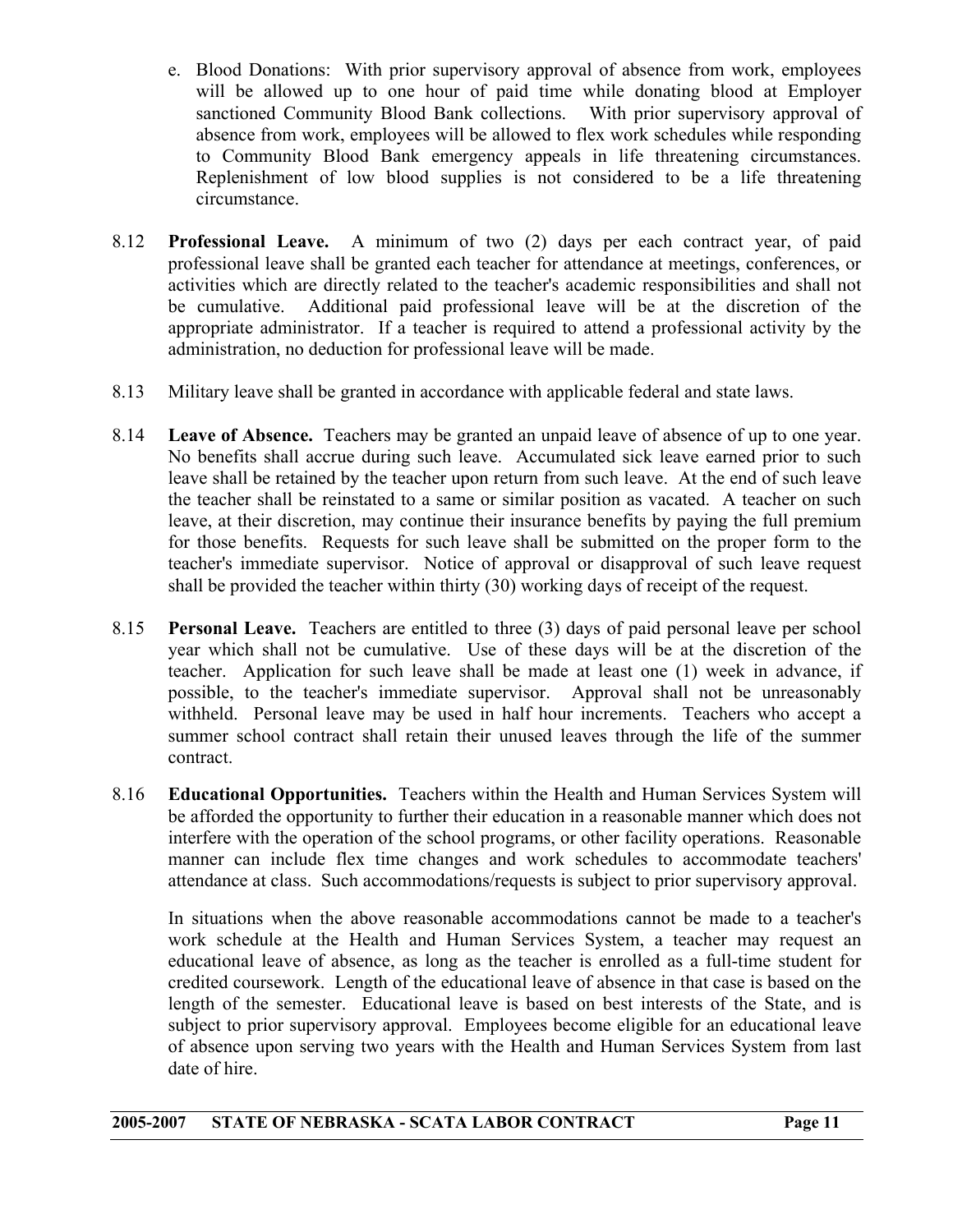- 8.17 **Weather Leave.** Teachers are entitled to leave due to inclement weather as provided in the current Governor's policy pertaining to such leave.
- 8.18 **Non-Contract Days.** At the Health and Human Services System where there is year around school, Teachers will be given the opportunity to select use of the 25 non-contract days in the same manner afforded to other Health and Human Services System employees requesting vacation leave. At NCCW where there is year around school, Teachers will be given the opportunity to select use of the 27 non-contract days in the same manner afforded to other Department of Correctional Services employees requesting vacation leave. Use of the 25 and 27 non-contract days is subject to prior supervisory approval. Such requests shall not be unreasonably denied. Teachers shall be able to carry over five non-contract days per school year which shall not be cumulative. Year around school is school which is taught continuously around the year except for designated holidays and weekends.
- 8.19 LRC will hold school year round. Teachers at LRC will work 188 days during the contract year. The school year will be divided into five segments (Rotations  $A - E$ ) consisting of 47 school days. Each teacher will be assigned to work four of the five segments. The determination of which segments a teacher will be assigned to work shall be established by seniority. Management, at its discretion, will include days on which all teachers will be on leave (for example Winter break, Spring Break, etc.). These days do not count toward the 188 contract days.

#### **Teacher Vacation Rotation Schedule For 2005 - 2006**

| Session 1 | $7 - 1 - 05$             | $9 - 7 - 0.5$  |
|-----------|--------------------------|----------------|
| Session 2 | $9 - 8 - 05$<br>$\equiv$ | $11 - 11 - 05$ |
| Session 3 | $11 - 14 - 05 -$         | $2 - 2 - 06$   |
| Session 4 | $2 - 3 - 06$             | $4 - 17 - 06$  |
| Session 5 | $4 - 18 - 06$            | $6 - 23 - 06$  |

#### **Teacher Vacation Rotation Schedule For 2006-2007**

| Session 1 | $7 - 3 - 06$              | $9 - 7 - 06$   |
|-----------|---------------------------|----------------|
| Session 2 | $9 - 8 - 06$              | $11 - 13 - 06$ |
| Session 3 | $11-14-06$ –              | $2 - 2 - 07$   |
| Session 4 | $2 - 5 - 07$              | $4 - 17 - 07$  |
| Session 5 | $4 - 18 - 07$<br>$\equiv$ | $6 - 22 - 07$  |

8.20 **Catastrophic Illness Donation.** The provisions of this section are non-grievable. Employees may contribute accrued personal leave to benefit another State employee in the same agency suffering from a catastrophic illness. Personal leave shall be donated in no less than four (4) hour increments. The contributing employee must identify the specific amount of time donated and the name of the recipient of the donated personal leave on forms provided by the Employer for this purpose. Personal leave donated and transferred to another State employee pursuant to this provision shall be irrevocably credited to the recipient's sick leave account.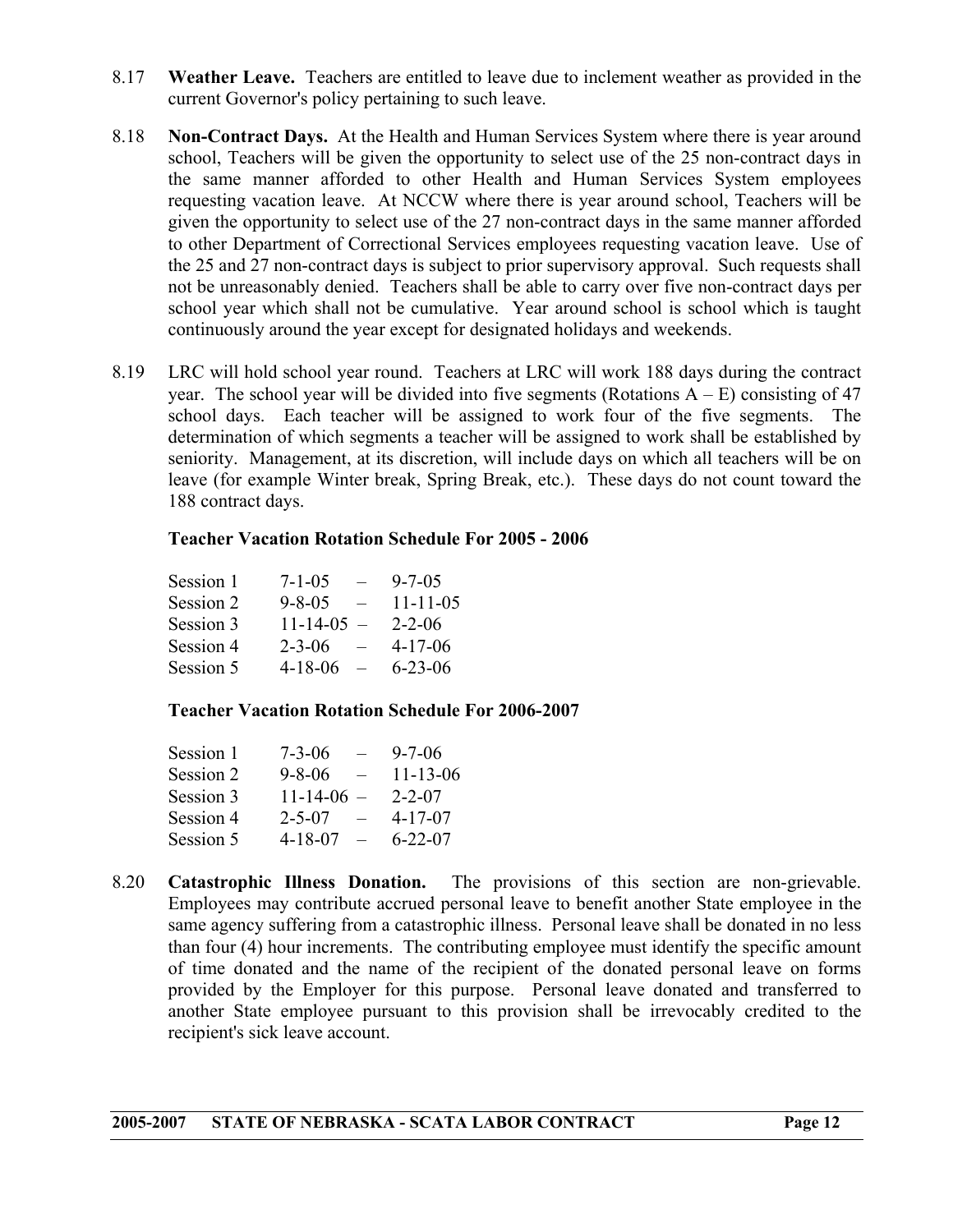<span id="page-13-0"></span> Catastrophic Leave will be available only to employees who have exhausted their own paid leave through bona fide serious illness or accident. Donating employees must sign an authorization, including specifying the specific employee to be a recipient of the donation. Leave transferred will be converted to a dollar value and then converted to hours based on the recipient's hourly rate e.g., the leave donor's salary is \$6.00 per hour and the recipient's salary is \$12.00 per hour; thus a donor must transfer twice the amount of hours to achieve full conversion. No more than the equivalent of 1200 hours of donated leave may be received by an employee during a twelve month period.

Eligibility of Recipient:

- 1. Must be suffering a serious illness or injury resulting in a prolonged absence of at least thirty work days during the past six months.
- 2. Must produce satisfactory medical verification.
- 3. Must have completed original probation.
- 4. Must have exhausted all earned paid leave time including compensatory time off, sick leave and personal leave.
- 5. Must not have offered anything of value in exchange for the donation.

Eligibility of Donor Employee:

- 1. Only whole days may be donated.
- 2. Must not have solicited nor accepted anything of value in exchange for the donation.
- 3. Must have remaining to his/her credit at least 8 hours of accrued personal leave, if donating personal leave.

#### **ARTICLE 9 - REDUCTION IN FORCE**

- 9.1 When a reduction in the number of teachers employed or the number of school days contracted per teacher is deemed necessary, the reduction in force shall be in accordance with the provisions of this Article.
- 9.2 The Employer shall attempt to absorb reductions through normal attrition due to retirements and resignations.
- 9.3 Should an involuntary staff reduction be required, the order of reduction shall be based on subject area, and if applicable, required special certifications, and on the basis of seniority at each facility within the Agency. A teacher whose position has been eliminated shall be given preference, on the basis of seniority, for any teaching vacancy within the facility which may exist for which the teacher is qualified by certification, endorsement, or where endorsement is not applicable by reasons of college credits in the subject area.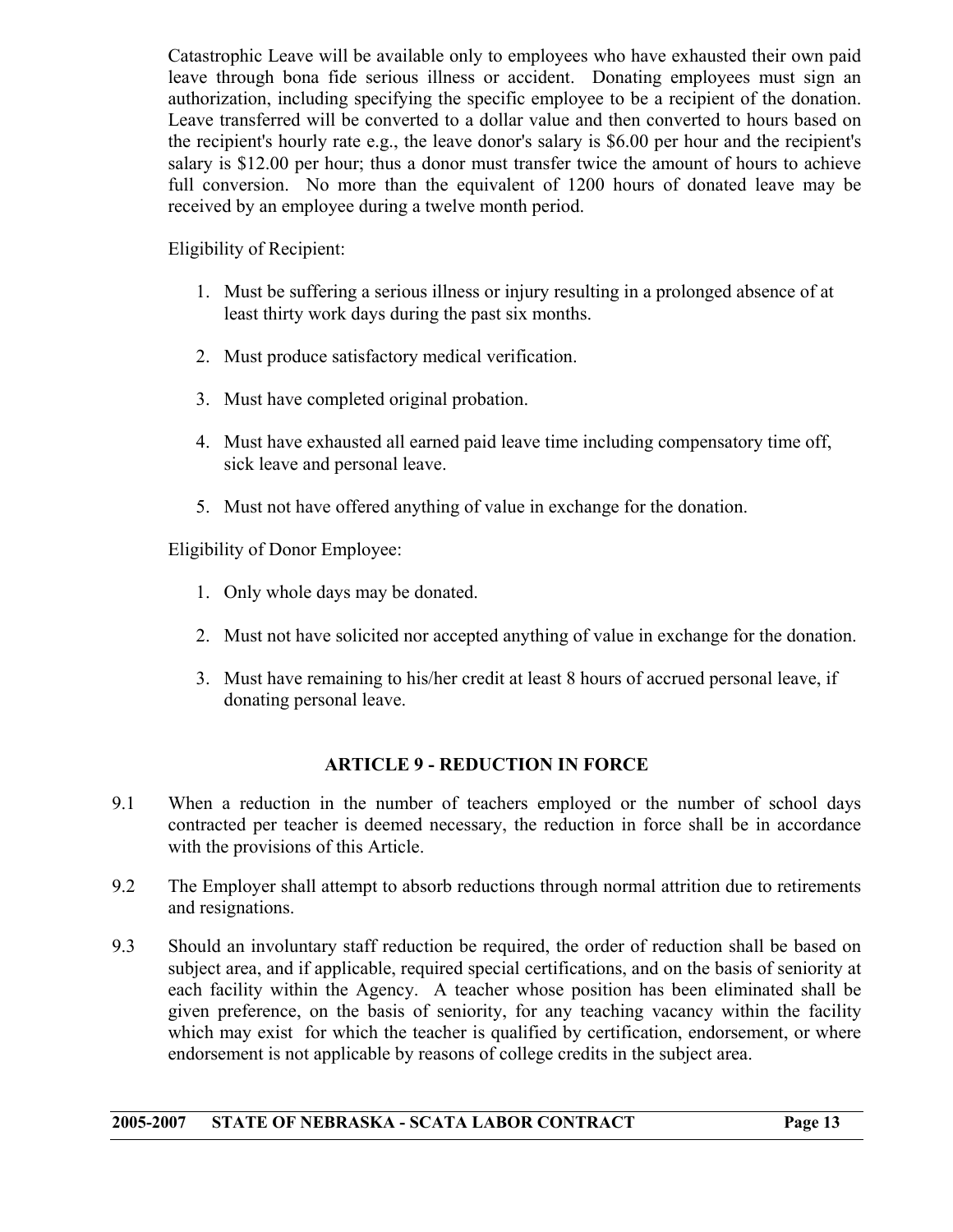- 9.4 A teacher whose position is being considered for reduction in force shall be notified in writing of such intent on or before the ninetieth (90th) day prior to the close of the individual teacher contract period.
- 9.5 The teacher may request and shall be granted a hearing as provided in Nebraska statutes.
- 9.6 A teacher whose contract has not been renewed because of reduction in force shall be considered to have been dismissed with honor and shall be provided a letter to that effect.
- 9.7 Any teacher whose contract has not been renewed because of reduction in force shall have recall rights to employment for a period of twenty-four (24) months. Teachers shall be recalled in reverse order of layoff. The teacher with the most seniority by facility shall be recalled first to fill open positions in that facility, provided the teacher meets the required qualifications.
- 9.8 Recall offers shall be in writing and delivered by certified mail and the teacher shall have five (5) workdays after receipt of written notice to accept or reject the recall offer in writing. Failure to respond constitutes rejection of the recall offer. The teacher shall be responsible for maintaining his/her current address and phone number with the agency.
- 9.9 Teachers who are recalled within 24 months shall, upon reinstatement, retain any employment benefits which had accrued to said teacher prior to their being laid off.
- 9.10 **Furlough.** Federal or State funding shortages may require employees to be placed on furlough. Furlough is defined as a temporary non-duty, non-pay status which occurs when Federal or State appropriations expire and no future funding is allotted and lasts less than 30 days. Affected employees would be released from work until such funding is restored. The Employer agrees to meet with Union officials as soon as information is available regarding possible funding shortages which may result in furloughs and to give affected employees as much advance notice as possible when a furlough is imminent. Employees placed on furlough will be granted liberal use of paid or unpaid leave. In the event that funding is retroactively restored, paid and unpaid leave utilized during times of furlough may be reinstated to the employee's appropriate leave bank. In such cases, employees will be furloughed following the provisions found in Section 9.3.

#### **ARTICLE 10 - EVALUATION**

- 10.1 The primary purpose of evaluation of the teaching staff shall be the improvement of instruction.
- 10.2 Observations for evaluation shall be conducted at least twice during each school year for probationary teachers and a cumulative evaluation should be conducted once every three years or at lesser intervals as required by agency policy or regulatory standards for permanent teachers.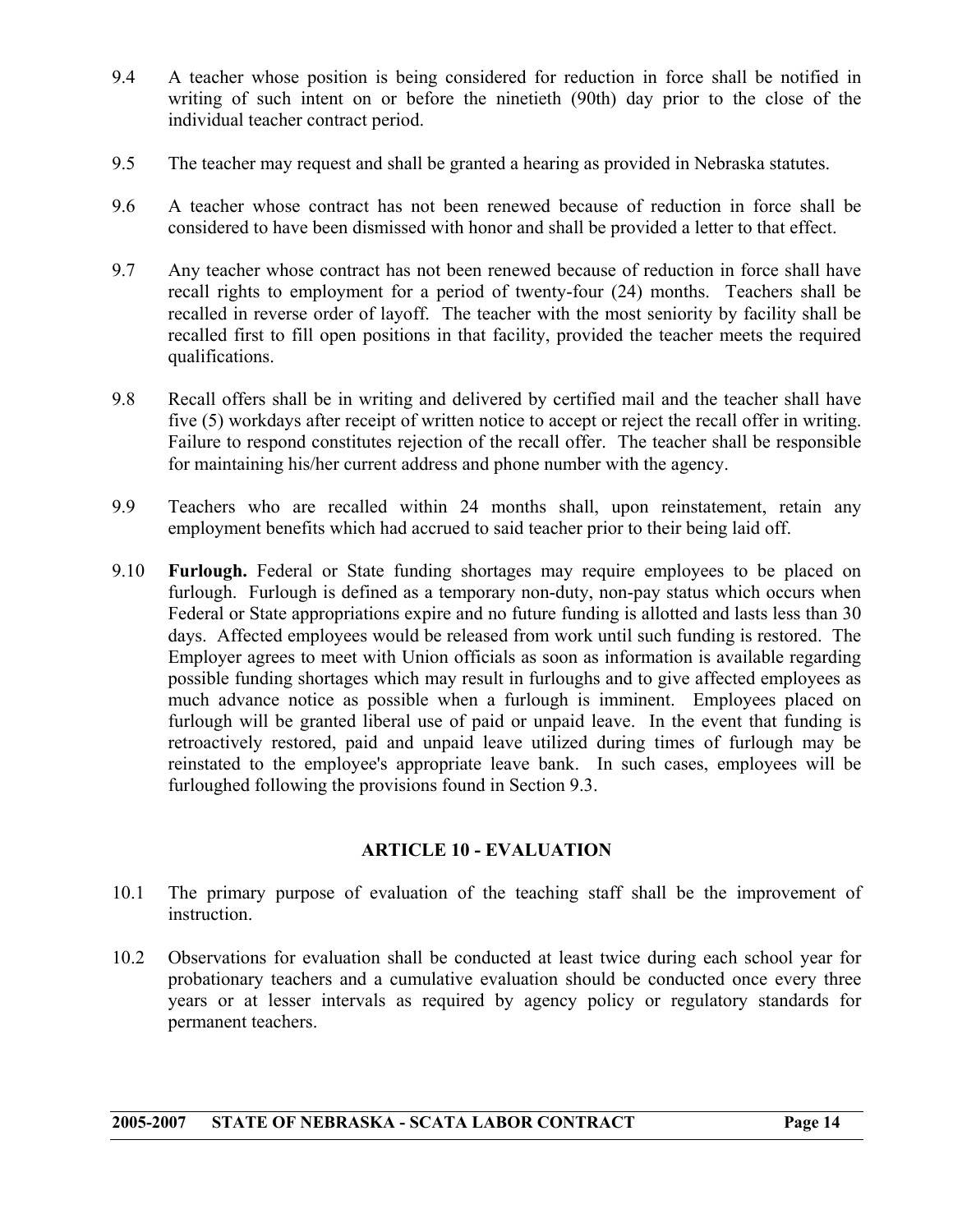- <span id="page-15-0"></span>10.3 An observation shall consist of direct observation of the teacher in the performance of their duties. A conference between the observer, appropriate supervisor and teacher shall follow each observation as soon as possible, preferably the same day. If deficiencies are noted, the evaluator shall specify in writing the means and methods suggested for overcoming the deficiency. Teachers may respond to the observation by attaching a written response to the observation report.
- 10.4 All monitoring or observation of the work performance of a teacher shall be conducted with the full knowledge of the teacher.
- 10.5 Evaluations of performance shall be based on a review and observations of the teacher's performance over a prolonged time period.
- 10.6 All evaluation reports shall be placed in the personnel file of the employee with a copy given to the teacher.
- 10.7 Teachers may respond to their evaluation reports by attaching a written response to the report within fifteen workdays within receipt of the evaluation.
- 10.8 Evaluation reports shall be given to all probationary teachers on or before November 1st and not later than 120 days prior to the end of the school year as defined by the school calendar. Evaluation reports shall be given to all permanent teachers not later than 120 days prior to the end of the school year as defined by the school calendar. All teachers shall have the right to discuss the evaluation report with their supervisor.
- 10.9 Both parties recognize that the complete teacher evaluation procedure is set forth in this Article. However, nothing contained in this Article shall limit the right of the Employer to issue administrative guidelines intended to provide for consistent implementation of the evaluation process.
- 10.10 The format of the evaluation forms shall be developed with input from the teachers.

#### **ARTICLE 11 - PERSONNEL FILE**

- 11.1 Teachers personnel records are confidential and are available only to the teacher, the Personnel Officer, and the Facility Director where the teacher works or their designated representatives.
- 11.2 No negative material shall be placed in a teacher's personnel file unless the teacher has been offered an opportunity to review the material. The teacher will be provided a copy of any such material at their request. Teachers shall acknowledge that they have been offered the opportunity to review all negative material by affixing their signature to the copy to be filed. The teacher's signature does not indicate agreement with the contents of the material to be filed. The teacher shall have the right to attach a written response to any such material to be placed in the file.
- 11.3 Although the Employer agrees to protect the confidentiality of personal references, academic credentials, and other similar personnel records, it shall not establish any separate file which is not available for the teacher's inspection under the provisions of this agreement.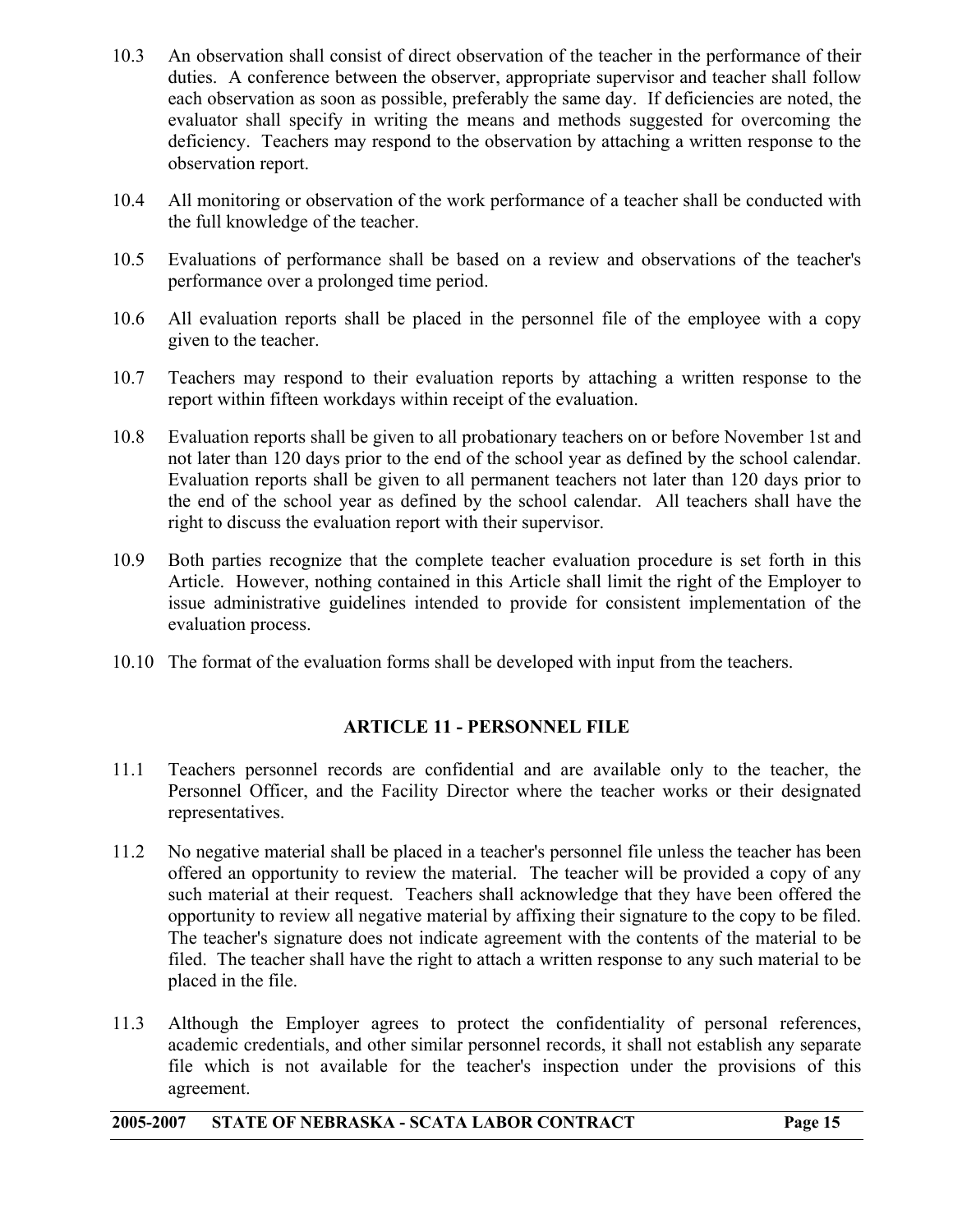#### **ARTICLE 12 - COMPENSATION AND BENEFITS**

- <span id="page-16-0"></span>12.1 **Insurance and Retirement.** Each teacher shall be entitled to fringe benefits provided by this agreement and by federal regulations provided by Cobra (Consolidated Omnibus Budget Reconciliation Act of 1985). These shall include but not be limited to the following:
	- A. Employer contribution to the Nebraska Teachers' Retirement System.
	- B. Employer contribution to Social Security.
	- C. Workmen's Compensation Insurance.
	- D. State of Nebraska Group Life Insurance; a \$20,000 group life insurance policy for each full-time employee. The full cost will be borne solely by the Employer.
	- E. **Health Insurance:** For the duration of this contract, the monthly Employer contribution toward any group health insurance option offered by the Employer shall be the amount equal to seventy-nine percent (79%) of the total premium cost of the plan, option, and coverage chosen by the bargaining unit member.

 For purposes of this section, option shall mean one of the choices of levels of medical and other benefits offered by a carrier. Coverage shall mean the rate categories of single, two-party, four-party, and family, as offered under any contract entered into for medical benefits.

 For the duration of this Contract, the following deductibles, out-of-pocket maximums, coinsurance after deductible provisions, and prescription drug card provisions shall be in effect.

#### **PPO Plan**

#### **Total Benefit Maximum - \$4,000,000**

\$400 Annual deductible per person – In Network \$800 Annual deductible per family – In Network

\$1400 Annual out-of-pocket maximum per person – In Network \$2800 Annual out-of-pocket maximum per family – In Network

85% coinsurance for most covered services after deductible – In Network

\$15 co-payment for doctor office visits only, for PPO, HMO, and POS

-- (The change in the co-payment for doctor office visits shall not change the manner in which ancillary costs are calculated.)

 The PPO plan shall include the prescription drug card coverage with an \$11.00 copayment per 30 day supply of generic drugs; and a \$27.00 copayment per 30 day supply for brand name drugs for most covered prescriptions. Mail order is available for long-term maintenance generic drugs for a \$25.63 copayment when an 180 day supply is prescribed, and a \$62.91 copayment when an 180 day supply is prescribed for brand name drugs.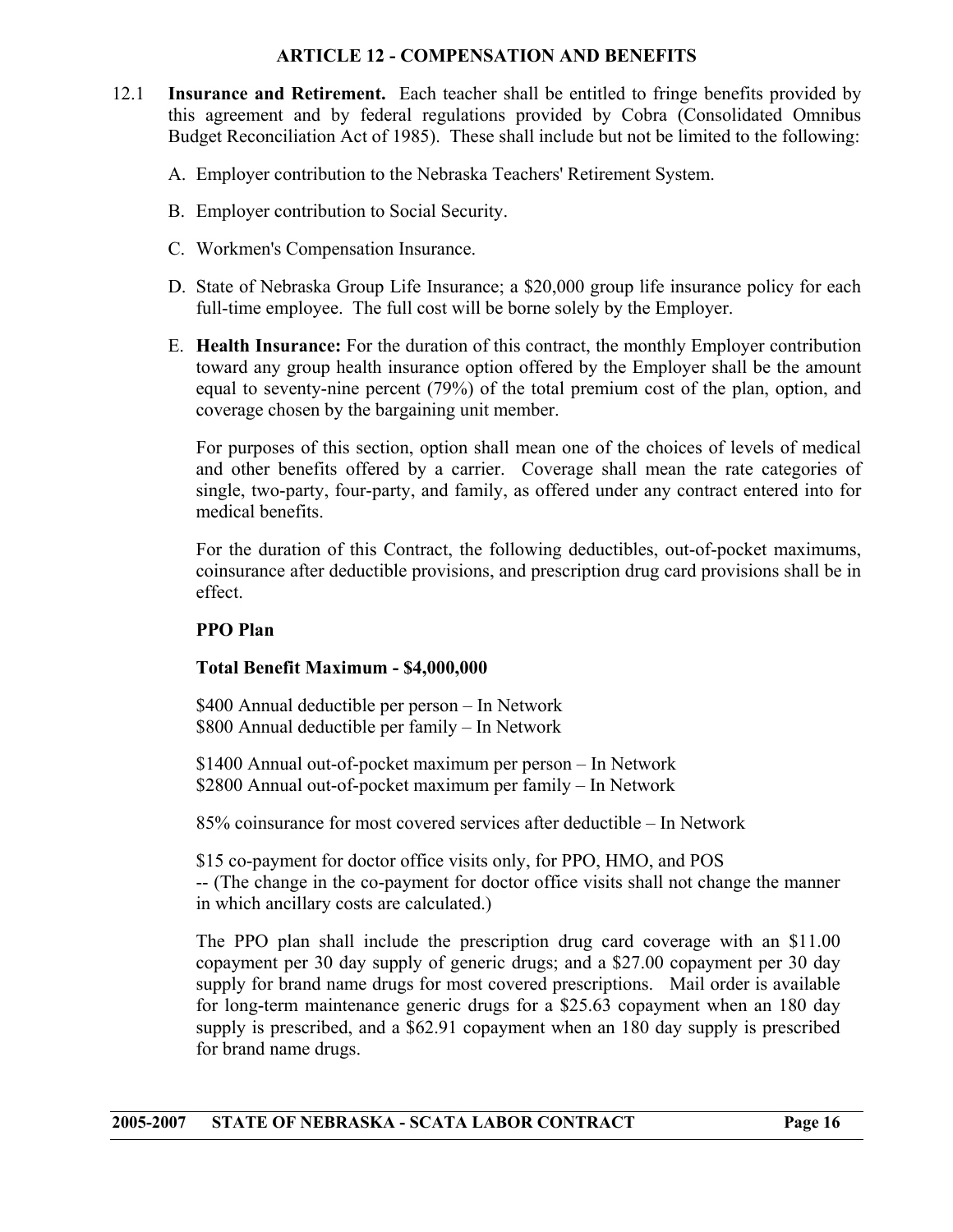- F. **Dental Insurance:** The Employer agrees to offer group dental insurance to bargaining unit employees and their dependents, at employee cost.
- G. **Long Term Disability Insurance:** The Employer agrees to offer group long term disability insurance for bargaining unit employees at employee cost.
- H. **Vision:** The Employer agrees to offer group vision insurance to bargaining unit employees and their dependents, at employee cost.
- I. Teachers will be covered on a yearly basis for all insurance benefits.
- J. Participation in the State of Nebraska Deferred Compensation plan.
- K. Insurance benefits will be provided part-time teachers working one-half time or more on a proportional basis to their employment ratio.
- 12.2 Teachers covered by this agreement shall be paid on the State of Nebraska bi-weekly payroll system. Payroll deductions and related items shall be provided under that system, and continue until the entire contracted salary has been paid.
- 12.3 Salaries shall be determined by the salary schedule attached as Appendix A to this agreement.
- 12.4 Placement on the salary schedule shall be in accordance with each teacher's degree level and years of experience as of the beginning of each school year.
- 12.5 Teachers shall advance vertically one (1) step on the schedule for the completion of one (1) year of service. Teachers may move no more than three (3) lanes horizontally during the term of this contract.
- 12.6 Teachers shall earn credit for advancing horizontally on the schedule for successful completion of any of the following:
	- a. Graduate hours directly related to their teaching assignment.
	- b. Graduate hours taken as a result of a recommendation by their immediate supervisor.
	- c. Any hours toward an additional endorsement related to their teaching assignment.
	- d. Any hours which have received prior approval by the teacher's immediate supervisor.
- 12.7 To qualify for horizontal advancement on the schedule during each year of this contract teachers must notify their supervisors by May 1 of their intent to move, with verification of successful completion of the hours by the beginning of the following school year. Grade slips shall be considered acceptable verification.
- 12.8 Teachers shall be given up to twelve years credit for successful teaching experience when initially hired by the State.
- 12.9 Tuition Assistance: Teachers enrolled in courses of instruction directly related to their work may be reimbursed up to 100 percent of tuition costs upon approval of the appropriate Administrator.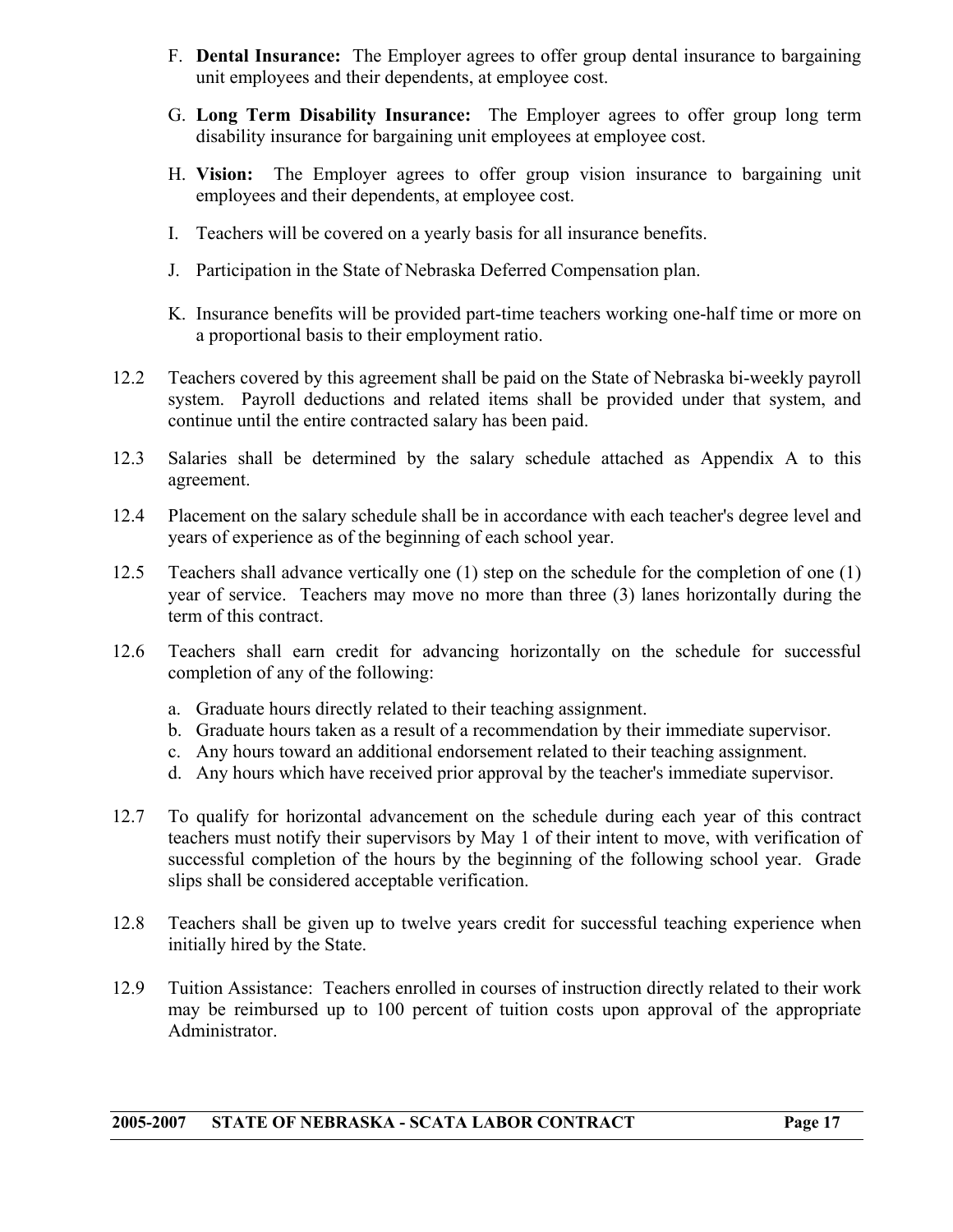<span id="page-18-0"></span>12.10 **Professional Development Program.** Teachers will be provided a Professional Development Program, at LRC and BSDC, which will be defined as assistance for graduate level courses that are directly related to serving the needs of a teacher's current student population and are not offered during non-work times or any other time during the year. The course must be approved by his/her supervisor. This program allows the individual facility to provide the 75% tuition reimbursement following the policy guidelines for tuition assistance and for the teacher to attend the class during work time.

#### **ARTICLE 13 - ANTI - DISCRIMINATION**

- 13.1 The provisions of this Agreement shall be applied to all employees in the bargaining unit without discrimination as to protected age, sex, marital status, race, color, creed, national origin, handicap, or political affiliation. Each of the parties hereto recognize their individual responsibilities under this paragraph and agree to fulfill those responsibilities.
- 13.2 In recognition of the American with Disabilities Act (ADA), it shall not be considered to be a violation of this contract for the Employer to take such action as is necessary to make reasonable accommodations for the known disability of an employee.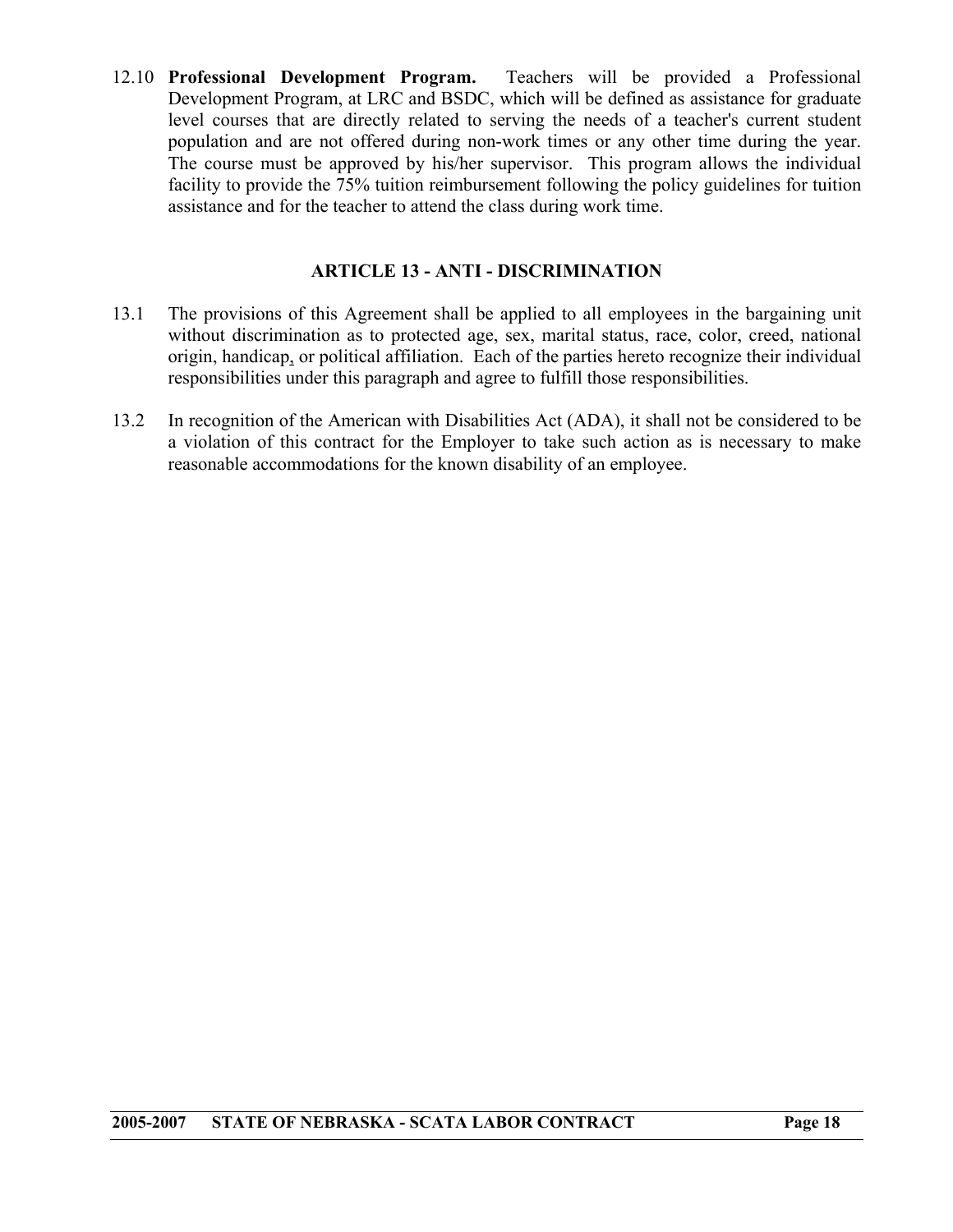#### **ARTICLE 14 - DOCUMENT AUTHORIZATION**

 $\mathcal{L}_\text{max}$  , and the contribution of the contribution of the contribution of the contribution of the contribution of the contribution of the contribution of the contribution of the contribution of the contribution of t

 $\mathcal{L}_\text{max}$  , and the contribution of the contribution of the contribution of the contribution of the contribution of the contribution of the contribution of the contribution of the contribution of the contribution of t

 $\mathcal{L}_\text{max}$  , and the contribution of the contribution of the contribution of the contribution of the contribution of the contribution of the contribution of the contribution of the contribution of the contribution of t

<span id="page-19-0"></span>In witness whereof, the parties hereto have set their hands this  $7<sup>th</sup>$  day of March, 2005.

#### FOR THE ASSOCIATION: FOR THE STATE:

Alex Gordon, Chief Negotiator Dave Heineman, Governor State Code Agency Teachers Association State of Nebraska

Morris Van Vleet, Member William J. Wood, Chief Negotiator State Code Agency Teachers Association State of Nebraska

Dianne Springer, Member Gail A. Brolliar, Administrative Assistant State Code Agency Teachers Association State of Nebraska

Clint Witte, Member State Code Agency Teachers Association

 $\mathcal{L}_\text{max}$  , and the set of the set of the set of the set of the set of the set of the set of the set of the set of the set of the set of the set of the set of the set of the set of the set of the set of the set of the

Holly Davenport, Member State Code Agency Teachers Association

 $\mathcal{L}_\text{max}$  , and the set of the set of the set of the set of the set of the set of the set of the set of the set of the set of the set of the set of the set of the set of the set of the set of the set of the set of the

Frederic C. "Chris" Lyford, Member State Code Agency Teachers Association

 $\mathcal{L}_\text{max}$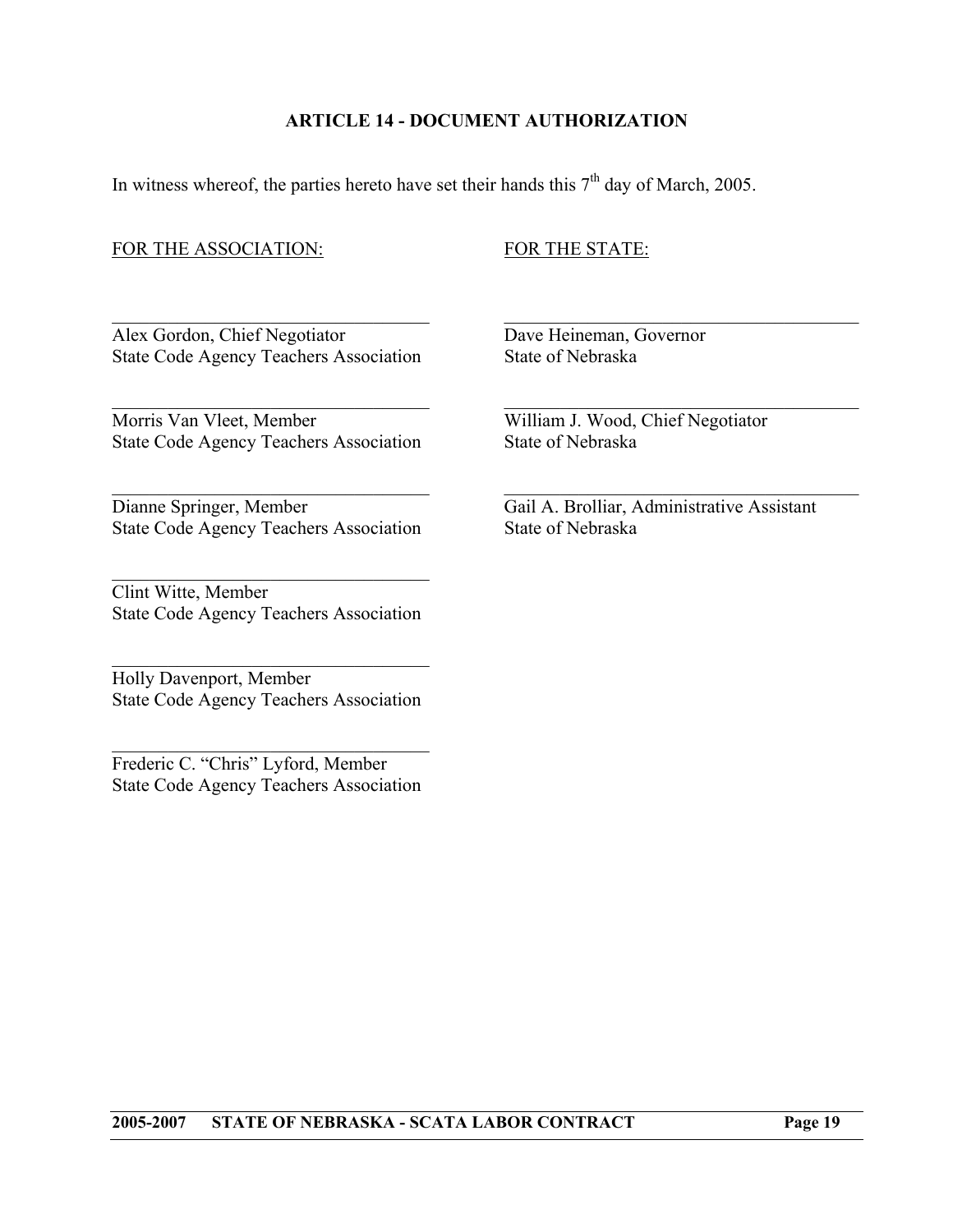<span id="page-20-0"></span>

| <b>APPENDIX A</b><br><b>TEACHERS 2005-2006 SALARY SCHEDULE</b> |                                               |                             |                  |               |                                                                          |                            |                  |                                |
|----------------------------------------------------------------|-----------------------------------------------|-----------------------------|------------------|---------------|--------------------------------------------------------------------------|----------------------------|------------------|--------------------------------|
| Step                                                           | BA BA+9 BA+18 BA+27 BA+36/MA MA+9 MA+18 MA+36 |                             |                  |               |                                                                          |                            |                  |                                |
| $\mathbf{1}$                                                   | 1.00                                          |                             | 1.04 1.08        |               | 1.12 1.16 1.20 1.24 1.28<br>\$25,900 \$26,936 \$27,972 \$29,008 \$30,044 | \$31,080                   | \$32,116         | \$33,152                       |
| $\overline{2}$                                                 | 1.04                                          | 1.08<br>$$26,936$ $$27,972$ |                  | $1.12 \t1.16$ | $$29,008$ $$30,044$ $$31,080$                                            | $1.20 \t 1.24$<br>\$32,116 | 1.28<br>\$33,152 | 1.32<br>\$34,188               |
| $\overline{3}$                                                 | 1.08<br>\$27,972                              | 1.12<br>\$29,008            | \$30,044         | $1.16$ $1.20$ | \$31,080 \$32,116                                                        | $1.24$ $1.28$<br>\$33,152  | 1.32<br>\$34,188 | 1.36<br>\$35,224               |
| $\overline{4}$                                                 | 1.12<br>\$29,008                              | 1.16<br>\$30,044            | \$31,080         |               | $1.20 \t 1.24 \t 1.28 \t 1.32$<br>$$32,116$ $$33,152$                    | \$34,188                   | 1.36<br>\$35,224 | 1.40<br>\$36,260               |
| 5                                                              | 1.16<br>\$30,044                              | 1.20<br>\$31,080            | \$32,116         |               | 1.24 1.28 1.32 1.36<br>$$33,152$ $$34,188$                               | \$35,224                   | 1.40<br>\$36,260 | 1.44<br>\$37,296               |
| 6                                                              | 1.20<br>\$31,080                              | 1.24<br>\$32,116            | \$33,152         |               | 1.28 1.32 1.36 1.40<br>\$34,188 \$35,224                                 | \$36,260                   | \$37,296         | 1.44 1.48<br>\$38,332          |
| $7\overline{ }$                                                | \$32,116                                      | \$33,152                    | \$34,188         |               | 1.24 1.28 1.32 1.36 1.40 1.44<br>$$35,224$ $$36,260$                     | \$37,296                   | \$38,332         | 1.48 1.52<br>\$39,368          |
| 8                                                              |                                               | $$33,152$ $$34,188$         | \$35,224         |               | 1.28 1.32 1.36 1.40 1.44 1.48<br>\$36,260 \$37,296                       | \$38,332                   |                  | 1.52 1.56<br>\$39,368 \$40,404 |
| 9                                                              |                                               |                             | 1.40<br>\$36,260 | 1.44          | 1.48<br>\$37,296 \$38,332                                                | 1.52<br>\$39,368           | 1.56<br>\$40,404 | 1.60<br>\$41,440               |
| 10                                                             |                                               |                             | \$37,296         | 1.44 1.48     | \$38,332 \$39,368                                                        | 1.52 1.56<br>\$40,404      | 1.60<br>\$41,440 | 1.64<br>\$42,476               |
| 11                                                             |                                               |                             |                  | 1.52          | \$39,368 \$40,404 \$41,440 \$42,476 \$43,512                             | 1.56 1.60                  | 1.64             | 1.68                           |
| 12                                                             |                                               |                             |                  | 1.56          | \$40,404 \$41,440 \$42,476 \$43,512 \$44,548                             | 1.60 1.64 1.68             |                  | 1.72                           |
| 13                                                             |                                               |                             |                  |               | 1.64<br>\$42,476                                                         | 1.68<br>\$43,512           | 1.72<br>\$44,548 | 1.76<br>\$45,584               |
| 14                                                             |                                               |                             |                  |               | 1.68<br>\$43,512                                                         | 1.72<br>\$44,548           | 1.76<br>\$45,584 | 1.80<br>\$46,620               |
| 15                                                             |                                               |                             |                  |               | 1.72<br>\$44,548                                                         | 1.76<br>\$45,584           | 1.80<br>\$46,620 | 1.84<br>\$47,656               |
| 16                                                             |                                               |                             |                  |               |                                                                          | 1.80<br>\$46,620           | 1.84<br>\$47,656 | 1.88<br>\$48,692               |
| 17                                                             |                                               |                             |                  |               |                                                                          |                            | 1.88<br>\$48,692 | 1.92<br>\$49,728               |
| 18                                                             |                                               |                             |                  |               |                                                                          |                            |                  | 1.96<br>\$50,764               |